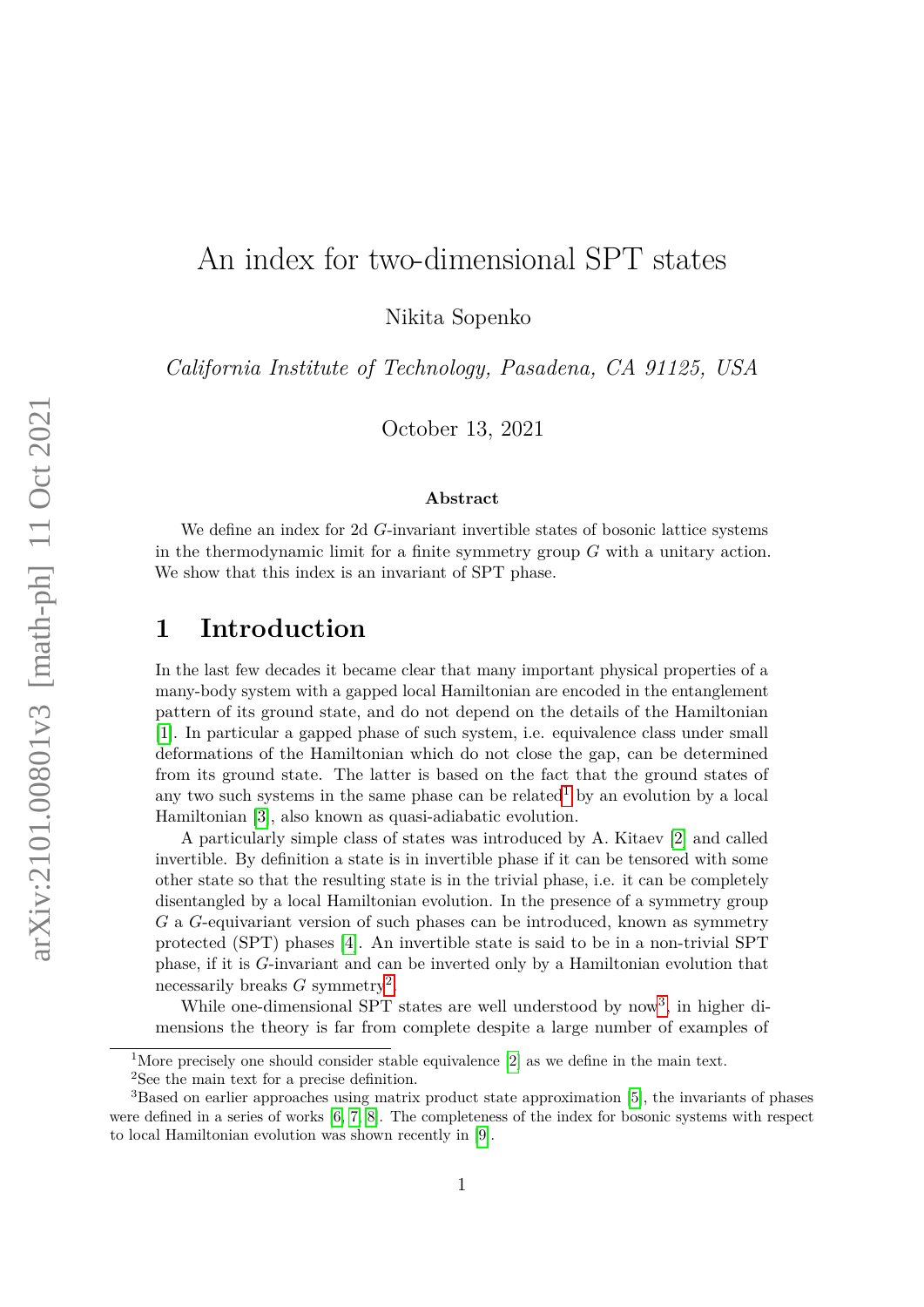SPT states. A powerful approach based on group cohomology was proposed in [\[10\]](#page-18-2). However, soon after it was realized that there are states beyond this cohomology classification. It is believed that all such states are captured by a classification of invertible topological field theories [\[11,](#page-18-3) [12\]](#page-18-4). It is desirable to prove this fact.

For 2d bosonic SPT states with a unitary action of a finite group *G* both approaches predict classification by  $H^3(G, U(1))$ . In this paper we define an index for such systems taking values in  $H^3(G, U(1))$  using the formalism developed<sup>[4](#page-1-0)</sup> in [\[15\]](#page-18-5) for  $G = U(1)$ . Our approach is motivated by the work [\[16\]](#page-18-6). The absence of non-trivial invertible one-dimensional states needed for the definition of the index was proven recently in the work [\[9\]](#page-18-1) to which this paper is complementary.

This paper is organized as follows. In Section [2](#page-1-1) we define the setup, introduce the necessary concepts and derive some of their properties. In Section [3](#page-7-0) we define the index and check that it gives expected results for states from [\[10\]](#page-18-2). The proof of the lemma needed for the definition is discussed in Appendix [A.](#page-13-0)

**Note added:** While this work was being written up, we became aware of a similar result, obtained independently in [\[17\]](#page-18-7).

### <span id="page-1-1"></span>**2 Preliminaries**

#### **2.1 Algebra of observables**

By a *d*-dimensional lattice Λ we mean a Delone set in **R** *d* . The elements of Λ are called sites. The distance between points *j* and *k* is denoted by  $|j - k|$ . An embedded *d*-dimensional submanifold of  $\mathbb{R}^d$  whose boundary has a finite number of connected components is called region. By a slight abuse of notation, we will identify a region and its intersection with the lattice  $\Lambda$ . The complement of a region  $\Gamma$  is denoted by  $\Gamma$ .

Let  $\mathscr{A}_i = \text{End}(\mathscr{V}_i)$  be a matrix algebra on a finite dimensional Hilbert space  $\mathscr{V}_j$ , and let  $\mathscr{A}_{\Gamma} = \bigotimes_{j \in \Gamma} \mathscr{A}_j$  for a finite subset  $\Gamma \subset \Lambda$ . A bosonic *d*-dimensional spin system is defined by its algebra of observables  $\mathscr A$  which is a  $C^*$ -algebra defined as a norm completion of the ∗-algebra of the form

$$
\mathscr{A}_{\ell} = \varinjlim_{\Gamma} \mathscr{A}_{\Gamma} \tag{1}
$$

The numbers  $d_j = \dim \mathcal{V}_j$  are assumed to be uniformly bounded by  $d_j < D$ . The elements of  $\mathscr A$  are called quasi-local observables, while the elements of  $\mathscr A_{\Gamma}$  for finite  $\Gamma \subset \Lambda$  are called local observables localized on  $\Gamma$ . Following [\[15\]](#page-18-5) we say that  $\mathcal A$  is an almost local observable *f*-localized at a point *p*, if for any  $\mathcal{B} \in \mathscr{A}_k$  we have

$$
\|[\mathcal{A}, \mathcal{B}]\| \le 2\|\mathcal{A}\| \|\mathcal{B}\| f(|p - k|)
$$
\n(2)

for some monotonically decreasing positive (MDP) function  $f(r) = O(r^{-\infty})$ . Such observables form a dense  $*$ -sub-algebra  $\mathscr{A}_{al}$  of  $\mathscr{A}$ .

<span id="page-1-0"></span><sup>4</sup>For an earlier development see [\[13,](#page-18-8) [14\]](#page-18-9)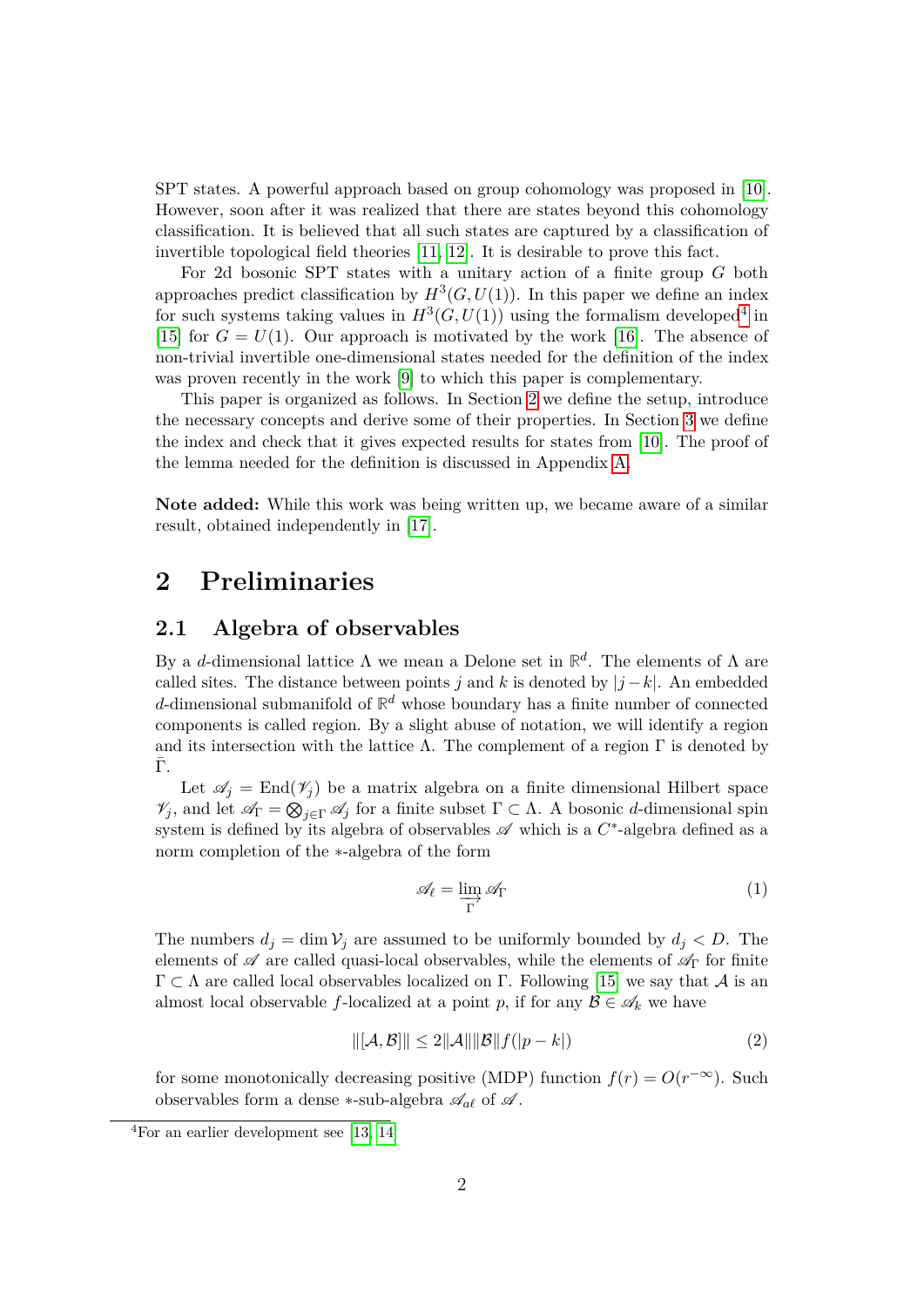We denote the partial (normalized) trace over a region *B* by  $A|_B$  which is defined on  $\mathscr{A}_{\ell}$  by

$$
\mathcal{A}|_B := \int \prod_{k \in \bar{B}} dU_k \, \text{Ad}_{\prod_{k \in \bar{B}} U_k}(\mathcal{A}) \tag{3}
$$

with the integration over all on-site unitaries  $U_k \in \mathscr{A}_k$  with Haar measure, while for  $A \in \mathscr{A}$  is defined by  $\lim_{n\to\infty}$  $(\mathcal{A}_n)|_B$  for a Cauchy sequence  $\{\mathcal{A}_n\} \in \mathscr{A}_\ell$  with  $\mathcal{A} = \lim_{n \to \infty} \mathcal{A}_n.$ 

Any  $A \in \mathcal{A}_{\text{a}\ell}$  almost local at site *j* can be decomposed as an infinite sum of local observables  $A = \sum_{n=1}^{\infty} A^{(n)}$  on disks  $\Gamma_n(j)$  of radius *n* with the center at *j*, where  $\mathcal{A}^{(n)}$  are defined by

$$
\sum_{n=1}^{m} \mathcal{A}^{(n)} = \mathcal{A}|_{\Gamma_m(j)}\tag{4}
$$

Note that  $||A^{(n)}|| \le g(n)$  for some MDP function  $g(r) = O(r^{-\infty})$  that depends on  $f(r)$  only (see Lemma A.1 of [\[15\]](#page-18-5)).

We say that a symmetry group  $G$  acts on  $\mathscr A$  if for any site  $j$  we have homomorphisms  $\mathcal{R}_j$  :  $G \to U(\mathcal{V}_j)$  to a unitary group of  $\mathcal{V}_j$ . We denote the image of  $g \in G$  by  $\mathcal{R}_i^{(g)}$ *(g)*. For any (possibly infinite) region *A* we define automorphisms  $w_A^{(g)} \in \text{Aut}(\mathscr{A})$ as a conjugation  $\mathrm{Ad}_{\mathcal{R}^{(g)}_A}$  with a (possibly formal) tensor product  $\mathcal{R}^{(g)}_A$  $\mathcal{A}^{(g)}:=\bigotimes_{j\in A}\mathcal{R}^{(g)}_j$ *j* . When  $A = \mathbb{R}^d$  we omit A and simply write  $w^{(g)}$ . In this paper we always assume that *G* is a finite group.

For a state  $\psi$  on  $\mathscr A$  we denote its evaluation on observables by  $\langle A \rangle_{\psi} := \psi(A)$ . We define the action  $\beta(\psi)$  of automorphisms  $\beta \in Aut(\mathscr{A})$  on states via  $\langle \mathcal{A} \rangle_{\beta(\psi)} =$  $\langle \beta(\mathcal{A}) \rangle_{\psi}$ . For a region *A* we denote the restriction of a state  $\psi$  on *A* by  $\psi|_A$ . We call a pure state  $\psi_0$  factorized, if it satisfies  $\langle A\mathcal{B}\rangle_{\psi_0} = \langle A \rangle_{\psi_0} \langle \mathcal{B} \rangle_{\psi_0}$  for any observables  $A$ and  $\beta$  localized on two different sites. Sometimes, if we want to specify the algebra  $\mathscr A$  on which a given state  $\psi$  is defined, we write  $(\mathscr A, \psi)$ .

We say that an automorphism  $\beta \in Aut(\mathscr{A})$  is almost local, if it is also an automorphism of  $\mathscr{A}_{a\ell}$ . We denote the group of such automorphisms by  $\text{Aut}_{a\ell}(\mathscr{A})$ .

#### **2.2 Chains**

The Hamiltonians of infinite systems are not elements of the algebra of observables. We can only define them by a formal sum

$$
F = \sum_{j \in \Lambda} F_j \tag{5}
$$

of observables  $F_j$  somehow localized at site *j*. We formalize this vague statement by requiring that  $F_j$  is a self-adjoint almost local observable  $f$ -localized at  $j$  with uniformly bounded  $||F_i||$  (see Remark [2.1\)](#page-3-0). Following the terminology of [\[15\]](#page-18-5) we call such objects 0-chains. We denote the group of such 0-chains under on-site addition by  $\mathscr{C}^0$ . On  $\mathscr{A}_{\alpha\ell}$  it defines a derivation  $\mathrm{ad}_F(\mathcal{A}) = \sum_{j\in\Lambda} [F_j, \mathcal{A}] \in \mathscr{A}_{\alpha\ell}$ .

For a region *A*, by  $F_A$  we denote a 0-chain  $(F_A)_j := (\delta_{j \in A})F_j$ , where  $\delta_{j \in A}$  is 1 when  $j \in A$  and 0 otherwise. By  $F|_A$  we denote a 0-chain  $(F|_A)_j := (F_j)|_A$ .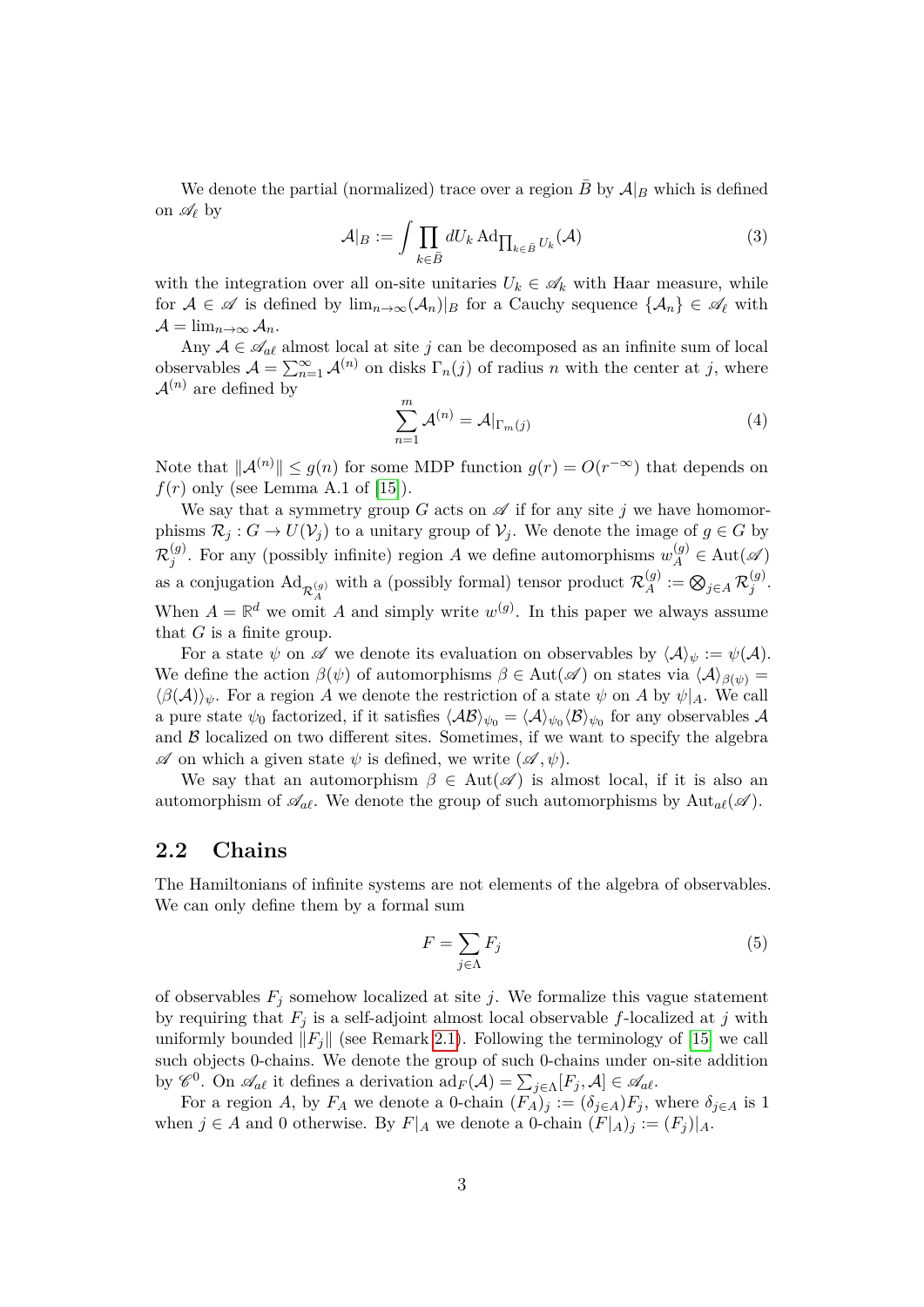We say that *F* is approximately localized on a submanifold *A*, if  $||F_i||$  <  $g(\text{dist}(j, A))$  for some MDP function  $g(r) = O(r^{-\infty})$ . We denote the group of such chains under on-site addition by  $\mathscr{C}_A^0$ .

#### **2.3 Locally generated paths of automorphisms**

Similarly, a unitary operator that implements an evolution by a Hamiltonian does not exist as an element of the algebra of observable for infinite systems. Instead, we can only define automorphisms of the algebra of observables generated by some Hamiltonian.

Let  $F(s)$  be a 0-chain, that depends on  $s \in [0,1]$ . We can define an automorphism  $\alpha_F(s) \in \text{Aut}(\mathscr{A})$  by

$$
-i\frac{d}{ds}\alpha_F(s)(\mathcal{A}) = \alpha_F(s)(\text{ad}_F(\mathcal{A})), \qquad \alpha_F(0) = \text{Id}
$$
 (6)

for  $A \in \mathscr{A}_{al}$  and by extending it to the whole algebra  $\mathscr{A}$  (see e.g. [\[18\]](#page-18-10)). Note that  $\alpha_F(s) \in \text{Aut}_{al}(\mathscr{A})$  (see Lemma A.2 of [\[15\]](#page-18-5)). We call a pair  $(\alpha_F(s), F(s))$  *locally generated path* (LGP), and if an automorphism  $\beta \in \text{Aut}(\mathscr{A})$  coincides with  $\alpha_F(1)$ for some 0-chain *F*(*s*), we say that it is *locally generated automorphism* (LGA).

In the following by a slight abuse of notation we use  $\alpha_F$  both for the pair  $(\alpha_F(s), F(s))$  and for the automorphism  $\alpha_F(1)$ . We also omit *s* in  $F(s)$  and simply write *F*.

<span id="page-3-0"></span>**Remark 2.1.** One may wonder why we define LGP and LGA with this particular decay for the generating Hamiltonian. The reason is twofold. First, for exact quasi-adiabatic evolution between ground states of gapped local Hamiltonians the superpolynomial decay is needed [\[19,](#page-18-11) [20\]](#page-18-12). Second, we want the decay to be independent of the dimension of the system, so that the classification of defect states (defined below) depends only on the dimension of the defect, not on the underlying space.

LGPs form a group. Indeed, the associative composition<sup>[5](#page-3-1)</sup>  $\alpha_F \circ \alpha_G$  of two LGPs  $\alpha_F$  and  $\alpha_G$  is an LGP generated by  $G(s) + (\alpha_G(s))^{-1}(F(s))$ , while the inverse  $(\alpha_F)^{-1}$ of  $\alpha_F$  is generated by  $-\alpha_F(s)(F(s))$ . The unit element is given by  $\alpha_0$  which is a canonical LGP for the identity automorphism Id. We denote this group by  $\mathscr{G}(\mathscr{A})$  or simply  $\mathscr G$  if the choice of the algebra is clear from the context.

We say that  $\alpha_F$  is approximately localized on a submanifold *A*, if  $F \in \mathscr{C}_A^0$ . If  $\alpha_F$  and  $\alpha_G$  are approximately localized on *A*, then their composition is also approximately localized on *A*. The same is true for the inverse  $(\alpha_F)^{-1}$ . That allows us to define a group  $\mathscr{G}_A$  of LGPs approximately localized on  $A$ , which is a subgroup of  $\mathscr G$ .

If  $\alpha_F \in \mathscr{G}_p$  for a point *p*, then  $P(s) = \sum_j F_j(s)$  is an almost local observable. In this case there is a canonical unitary observable V defined by  $V = \mathcal{T}_s \{e^{i \int_0^1 ds P(s)}\},\$ where  $\mathcal{T}_s\{\ldots\}$  is an ordered exponential with respect to *s*, such that  $\alpha_F(1) = \text{Ad}_{\mathcal{V}}$ .

<span id="page-3-1"></span><sup>5</sup>We use symbol ◦ both for composition of LGPs as defined in the main text and for composition of automorphisms of  $\mathscr A$ .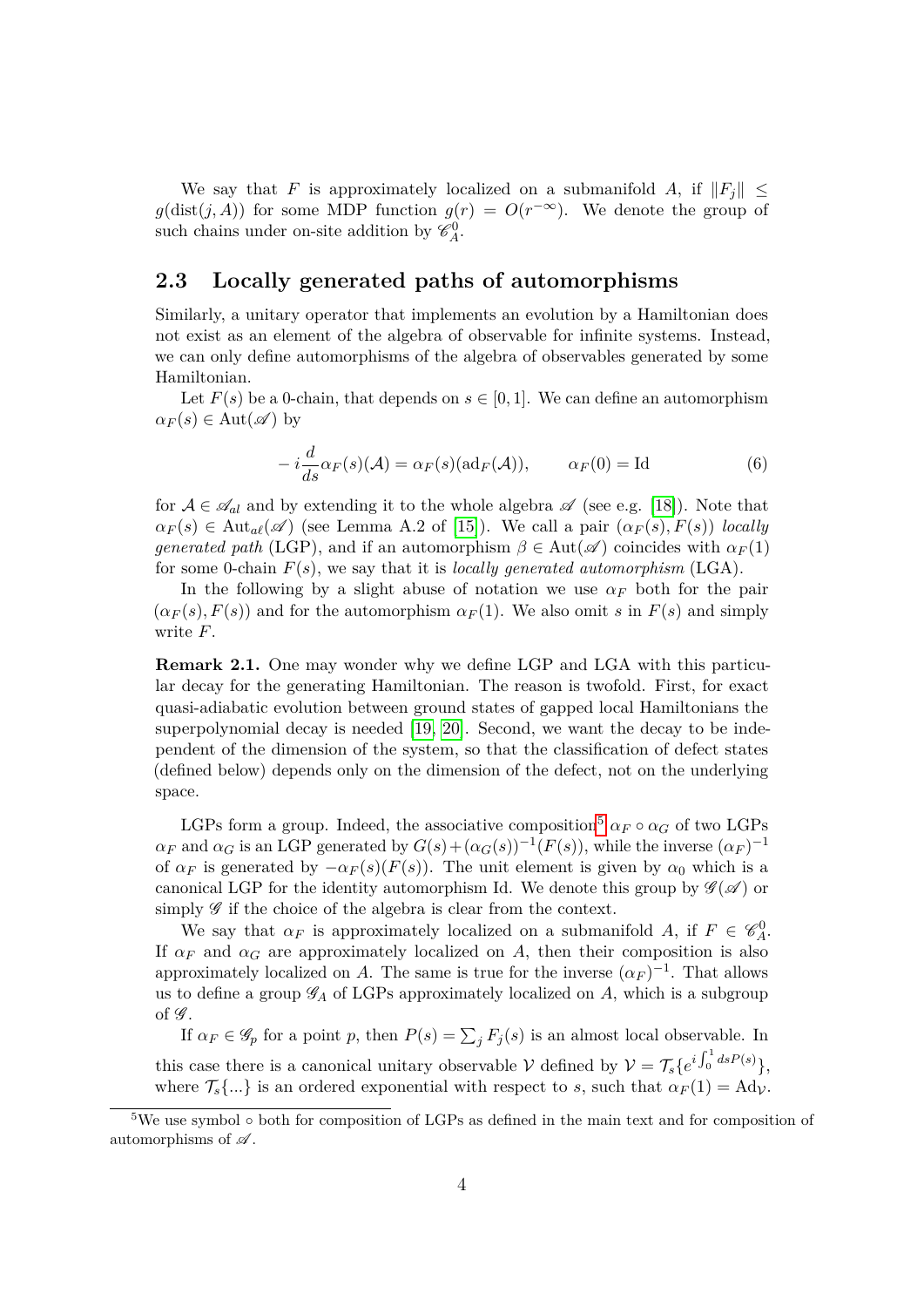We say that V is the corresponding unitary observable for  $\alpha_F$ . Note that if  $\mathcal{V}_1$ and  $V_2$  are the corresponding unitary observables for  $\alpha_{F_1}, \alpha_{F_2} \in \mathscr{G}_p$ , then  $(V_1V_2)$ is the corresponding unitary observable for  $\alpha_{F_1} \circ \alpha_{F_2}$ . Also note that if  $\mathcal V$  is the corresponding observable for  $\alpha_F \in \mathscr{G}_p$ , then  $\alpha_G(\mathcal{V})$  is the corresponding observable for  $\alpha_G \circ \alpha_F \circ (\alpha_G)^{-1} \in \mathscr{G}_p$  (see Lemma [2.2](#page-4-0) below).

A few elementary lemmas below will be useful for us later.

<span id="page-4-1"></span>**Lemma 2.1.** *If*  $G \in \mathscr{C}_{A}^{0}$ , then  $\alpha_{F+G} \circ (\alpha_F)^{-1} \in \mathscr{G}_{A}$ .

**Proof.**  $\alpha_{F+G} = \alpha_{G'} \circ \alpha_F$  for  $G'(s) = \alpha_F(s)(G(s)) \in \mathscr{C}^0_A$ .

<span id="page-4-0"></span>**Lemma 2.2.** *If*  $G \in \mathscr{C}_A^0$ , then  $\alpha_F \circ \alpha_G \circ (\alpha_F)^{-1} \in \mathscr{G}_A$ .

**Proof.** Note that  $\alpha_F \circ \alpha_G = \alpha_{F+G'}$  with  $G' = G + ((\alpha_G(s))^{-1}(F(s)) - F(s)) \in \mathcal{C}_{A}^0$ . By Lemma [2.1](#page-4-1) we have  $\alpha_{F+G'} \circ (\alpha_F)^{-1} \in \mathscr{G}_A$ .

<span id="page-4-2"></span>**Lemma 2.3.** *For any given region A*, any  $\alpha_F \in \mathscr{G}$  *can be decomposed as* 

$$
\alpha_F = \alpha_{F^{(0)}} \circ \alpha_{F|_A} \circ \alpha_{F|_{\bar{A}}} \tag{7}
$$

 $\Box$ 

 $\Box$ 

*for some*  $\alpha_{F^{(0)}} \in \mathscr{G}_{\partial A}$ *.* 

**Proof.** Let  $G = -(F - F|_A - F|_{\bar{A}})$ . For any  $j \in A$  we have  $||F_j - F_j||_A - F_j|_{\bar{A}}|| \le$  $||F_j - F_j|_A|| + ||F_j|_{\overline{A}}||$  ≤ *g*(dist(*j, ∂A*)) for some MDP function *g*(*r*) = *O*(*r*<sup>-∞</sup>), and similarly for  $j \in \overline{A}$ . Therefore  $G \in \mathcal{C}_{\partial A}^0$ , and Lemma [2.1](#page-4-1) implies the desired result.  $\Box$ 

<span id="page-4-3"></span>**Lemma 2.4.** *If*  $\alpha_F \in \mathscr{G}_{A_-\cup A_+}$  *for*  $A_+$  *and*  $A_-$  *lying at non-intersecting cones with the same origin p, then we can split*  $\alpha_F = \alpha_{F-} \circ \alpha_{F+}$ *, such that*  $\alpha_{F\pm} \in \mathscr{G}_{A_{\pm}}$ *.* 

**Proof.** That is a direct consequence of the Lemma [2.3](#page-4-2)

<span id="page-4-4"></span>**Lemma 2.5.** If  $\alpha_{F-} \circ \alpha_{F+} = \alpha_0$  for  $\alpha_{F+} \in \mathscr{G}_{A+}$  with  $A_+$  and  $A_-$  lying at non*intersecting cones with the same origin*  $p$ *, then*  $\alpha_{F_+} \in \mathscr{G}_p$ *.* 

**Proof.** If  $F_+ + F_+ = 0$  for  $F_+ \in \mathscr{C}_{A_+}^0$ , then  $F_+ \in \mathscr{C}_{p}^0$ . Since  $\alpha_{F_+} \circ \alpha_{F_+}$  is generated by  $F_{+}(s) + (\alpha_{F_{+}}(s))^{-1}(F_{-}(s))$  satisfying this condition, we get the statement of the lemma.  $\Box$ 

#### **2.4 States and phases**

There is a natural operation on states known as stacking. Given two state  $(\mathscr{A}_1, \psi_1)$ and  $(\mathscr{A}_2, \psi_2)$  we can construct a new state  $(\mathscr{A}_1 \otimes \mathscr{A}_2, \psi_1 \otimes \psi_2)$ . In the following we denote it by  $\psi_1 \otimes \psi_2$  since it is clear that the resulting state is defined on the tensor product of the corresponding quasi-local algebras.

We say that two states  $\psi_1$  and  $\psi_2$  on A are LGA-equivalent, if there is  $\alpha_F \in \mathscr{G}$ , such that  $\psi_1 = \alpha_F(\psi_2)$ . We call states which are LGA-equivalent to a factorized state *short-range entangled* (SRE). We say that two states  $(\psi_1, \mathscr{A}_1)$  and  $(\psi_2, \mathscr{A}_2)$  are stably LGA-equivalent, if there are factorized states  $(\mathscr{A}'_1, \psi'_1)$  and  $(\mathscr{A}'_2, \psi'_2)$  such that the algebras  $\mathscr{A}_1 \otimes \mathscr{A}_1'$  and  $\mathscr{A}_2 \otimes \mathscr{A}_2'$  are isomorphic (i.e. the lattices  $\Lambda_1 \cup \Lambda_1'$  and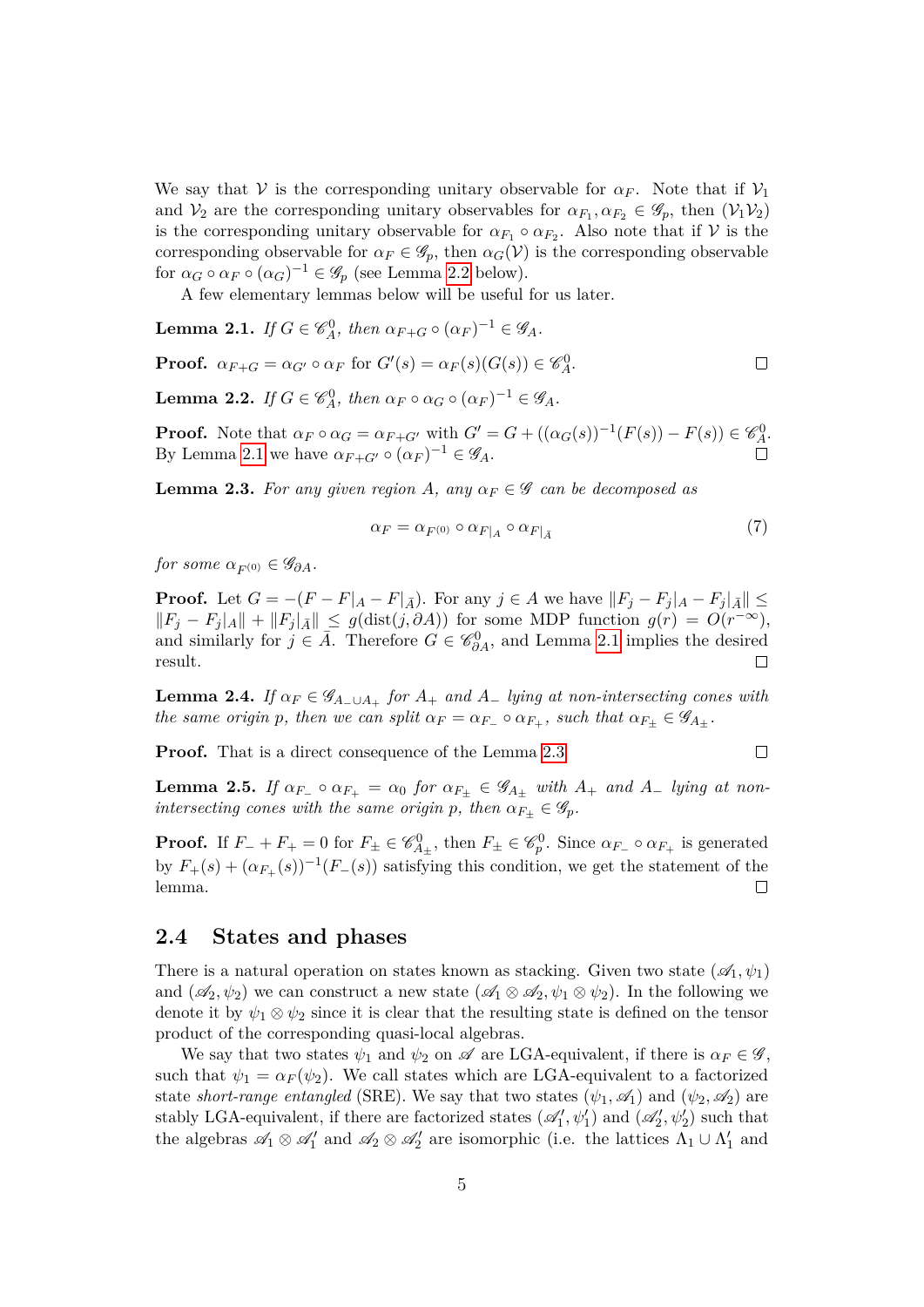$\Lambda_2 \cup \Lambda'_2$  are the same Delone sets and all  $d_j$  are the same), and  $\psi_1 \otimes \psi'_1$  and  $\psi_2 \otimes \psi'_2$ are LGA-equivalent. It defines an equivalence class on states called *phase*. We call states which are stably LGA-equivalent to a factorized state *stably short-range entangled* (stably SRE).

Stacking induces a commutative monoid structure on phases with an identity being the trivial phase  $\tau$  (the phase of a factorized state). We denote this monoid by  $(\Phi, \bullet, \tau)$ . Invertible elements of  $\Phi$  form an abelian group  $\Phi^*$  and are called *invertible phases.* States  $\psi$  which are representatives of such phases  $[\psi] \in \Phi^*$  are called *invertible*.

In the presence of a symmetry group *G* we can consider a class of *G*-invariant states and define the same notions using *G*-equivariant LGA equivalence and *G*invariant factorized state. The latter is defined to be a factorized state  $\psi_0$  with *G*-invariant vectors  $|v_i\rangle \in \mathcal{V}_j$ , such that  $\langle A_j \rangle_{\psi} = \langle v_j | A_j | v_j \rangle$  for any  $A_j \in \mathscr{A}_j$  (see [\[9\]](#page-18-1) for more details). Similarly, we have a monoid  $(\Phi_G, \bullet, \tau_G)$  of *G*-invariant phases with abelian group  $\Phi_G^*$  of *G*-invertible phases. We call a *G*-invariant phase *symmetry protected* (SPT) if is mapped to  $\Phi^*$  under a forgetful map  $\Phi_G \to \Phi$ . Representatives of SPT phases are called *SPT states*.

#### **2.5 Defect states**

We call a state *ψ SRE defect state* on a submanifold *A* for a pure factorized state  $\psi_0$ , if it is LGA-equivalent to  $\psi_0$  via  $\alpha_F \in \mathscr{G}_A$ .

We call a state  $\psi$  *invertible defect state* on a submanifold  $A$ , if there is another system  $(\mathscr{A}', \psi'_0)$  with a pure factorized state  $\psi'_0$  and a defect state  $\psi'$  on *A* for  $\psi'_0$ , such that  $\psi \otimes \psi'$  is an SRE defect state for  $\psi_0 \otimes \psi'_0$ .

**Remark 2.2.** If a lattice  $\Lambda$  in  $\mathbb{R}^n$  is a sublattice of some lattice  $\tilde{\Lambda}$  in  $\mathbb{R}^m$  for  $n < m$ , then SRE and invertible states on  $\Lambda$  naturally give SRE and invertible defect states on  $\mathbb{R}^n \subset \mathbb{R}^m$ .

A natural way to produce an invertible defect state on a (*d* − 1)-dimensional boundary  $\partial A$  of a region A for a factorized state  $\psi_0$  is to take some  $\alpha_F \in \mathscr{G}$ , such that  $\alpha_F(\psi_0) = \psi_0$ , and consider  $\psi = \alpha_{F_A}(\psi_0)$ .

<span id="page-5-0"></span>**Lemma 2.6.** *All such states are invertible defect states.*

**Proof.** First, note that  $(F_A - F|_A) \in \mathcal{C}_{\partial A}^0$ , and therefore by Lemma [2.1](#page-4-1)  $\psi = \alpha_{F_A}(\psi_0)$ and  $\alpha_{F|A}(\psi_0)$  are LGA equivalent by an element of  $\mathscr{G}_{\partial A}$ . Second, by Lemma [2.3](#page-4-2) the state  $\alpha_{F|A} \circ \alpha_{F|A}(\psi_0)$  is LGA equivalent to  $\psi_0$  by an element of  $\mathscr{G}_{\partial A}$ . Let us take a copy  $(\mathscr{A}', \psi_0')$  of the system  $(\mathscr{A}, \psi_0)$  with a defect state  $\alpha_{F|_{\bar{A}}}(\psi_0')$ . Since the subalgebra  $\mathscr{A}_A \otimes \mathscr{A}'_{\overline{A}}$  of  $\mathscr{A} \otimes \mathscr{A}'$  is isomorphic to  $\mathscr{A}$ , and since the states  $\psi_0|_A \otimes \psi'_0|_{\bar{A}}$  and  $\alpha_{F|_A}(\psi_0) \otimes \alpha_{F|_{\bar{A}}}(\psi'_0)$  under this isomorphism coincide with  $\psi_0$  and  $\alpha_{F|A} \circ \alpha_{F|A}(\psi_0)$ , respectively, the state  $\alpha_{F|A}(\psi_0) \otimes \alpha_{F|A}(\psi'_0)$  is LGA equivalent to  $\psi_0 \otimes \psi'_0$  by an element of  $\mathscr{G}_{\partial A}(\mathscr{A} \otimes \mathscr{A}')$ .  $\Box$ 

**Remark 2.3.** In fact in this way any invertible state for a lattice  $\Lambda \subset \mathbb{R}^n$  can be realized as an invertible defect state for some lattice in  $\mathbb{R}^{n+1}$  on the boundary of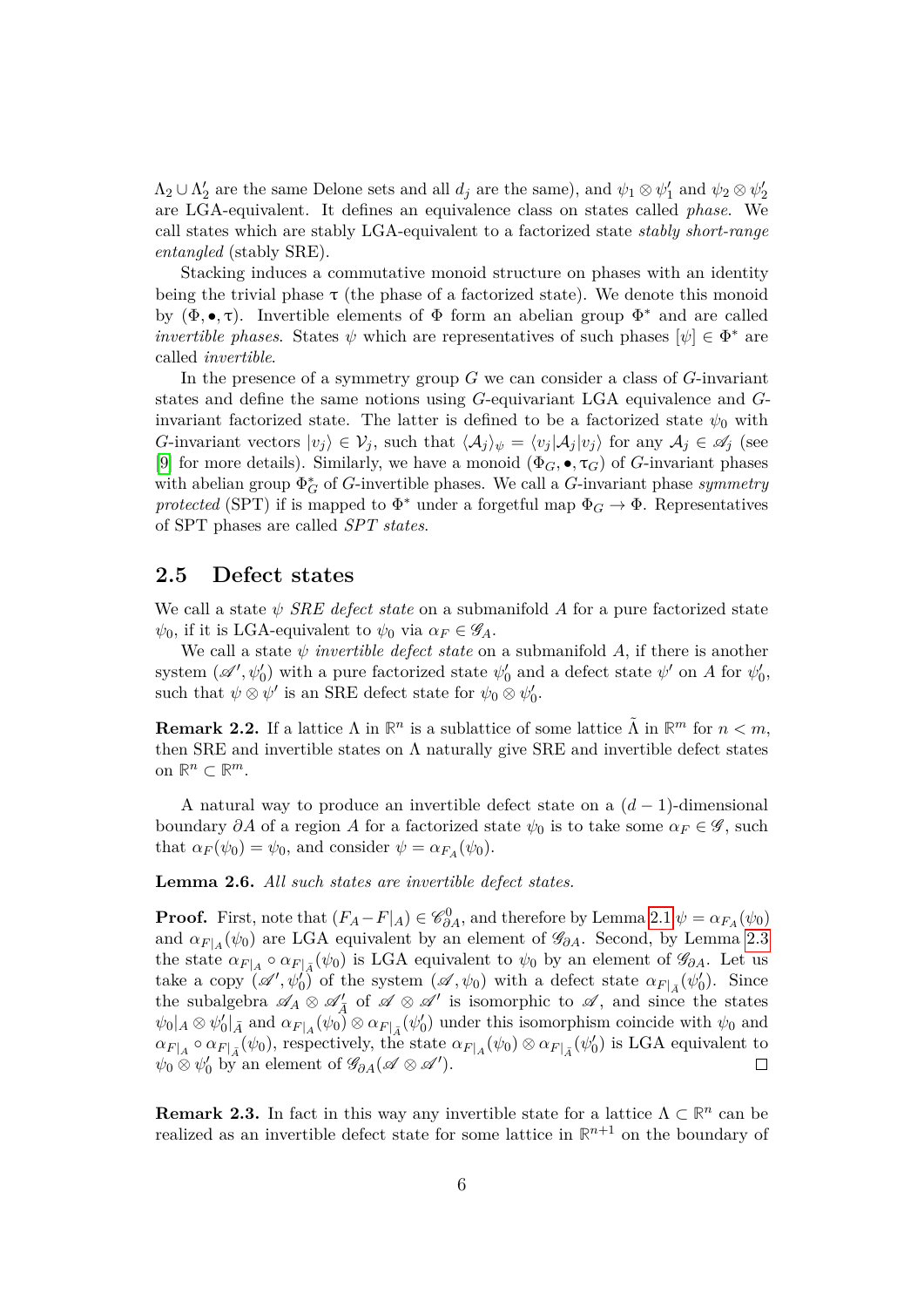

Figure 1: Definition of a cone-like region.

<span id="page-6-0"></span>a half-plane. For that we can take a lattice that coincides with  $\Lambda$  at even values of  $x_{n+1}$  and with  $\Lambda'$  (the lattice of the inverse system) at odd values of  $x_{n+1}$ . The automorphism  $\alpha_F$  can be constructed using Eilenberg swindle.

From now on we consider two dimensional lattices  $\Lambda \subset \mathbb{R}^2$  only. We define a cone-like region *A* with the origin at the point *p* to be a region which asymptotically behaves as a cone with positive angle (see Fig. [1\)](#page-6-0).

We say that two states  $\psi_1$  and  $\psi_2$  on *C* are *f*-close far from *j* for some MDP function  $f(r) = O(r^{-\infty})$ , if for any observable  $A \in \mathscr{A}_{A \cup \overline{\Gamma}_r(j)}$  with  $\Gamma_r(j)$  being a disk of radius *r* with the center at *j* we have  $\|\psi_1(\mathcal{A}) - \psi_2(\mathcal{A})\| \le \|\mathcal{A}\| f(r)$ .

Using the results of [\[9\]](#page-18-1) we have the following lemma, which we prove in the appendix.

<span id="page-6-1"></span>**Lemma 2.7.** *Let*  $\psi_0$  *be a 2d pure factorized state, and let*  $\alpha_Q \in \mathscr{G}$ *, such that*  $\alpha_Q(\psi_0) = \psi_0$ . Then for any cone-like region *A* the state  $\alpha_{Q_A}^{-1}(\psi_0)$  is SRE defect *state.*

**Corollary 2.7.1.** *All invertible defect states at a point are SRE defects states.*

The last corollary is also a direct consequence of Lemma [A.1.](#page-13-1)

<span id="page-6-2"></span>**Corollary 2.7.2.** *Let*  $\psi$  *be a 2d SRE state, and let*  $\alpha_Q \in \mathscr{G}$ *, such that*  $\alpha_Q(\psi) = \psi$ *. Then for any cone-like region A there is*  $K \in \mathscr{G}_{\partial A}$ *, such that*  $(\alpha_{Q_A} \circ \alpha_K)(\psi) = \psi$ *.* 

**Proof.** Note that  $(\alpha_F \circ \alpha_{Q_A} \circ (\alpha_F)^{-1})(\psi) = \alpha_{Q'_A}(\psi)$  for  $Q' = \alpha_F(Q)$  and any state *ψ*. If  $\psi = \alpha_F(\psi_0)$  for some factorized state  $\psi_0$ , then  $(\alpha_F \circ \alpha_Q \circ (\alpha_F)^{-1})(\psi_0) =$  $a_{Q}(\psi_0) = \psi_0$ . By Lemma [2.6](#page-5-0) and Lemma [2.7](#page-6-1) there is  $a_{K'} \in \mathscr{G}_{\partial A}$  such that  $(\alpha_{Q'_A} \circ \alpha_{K'})(\psi_0) = \psi_0$ . Therefore we can take  $\alpha_K = (\alpha_F)^{-1} \circ \alpha_{K'} \circ \alpha_F$ .  $\Box$ 

<span id="page-6-3"></span>**Corollary 2.7.3.** *Let*  $\psi$  *be a 2d SRE state, and let*  $\alpha_Q \in \mathscr{G}_{\partial A}$  *for a cone-like region A* with the origin at *p*, such that  $\alpha_Q(\psi) = \psi$ . Then for a splitting  $Q = Q_- + Q_+$ ,  $such that Q_{\pm} \in \mathscr{C}_{(\partial A)_{\pm}}^{0}, there is N \in \mathscr{C}_{p}^{0}, such that (\alpha_{Q_{-}} \circ \alpha_{N})(\psi) = \psi.$ 

**Proof.** Let *B* be a cone containing  $(\partial A)_+$  and not containing  $(\partial A)_-$ . As in the proof of Corollary [2.7.2](#page-6-2) let  $Q' = \alpha_F(Q) \in \mathscr{C}_{\partial A}^0$  which satisfies  $\alpha_{Q'}(\psi_0) = \psi_0$ , and let  $Q'_{\pm} = \alpha_F(Q_{\pm}) \in \mathscr{C}_{(\partial A)_{\pm}}^0$ . We have  $\alpha_M := \alpha_{Q'} \circ \alpha_{Q'_{+}}^{-1} \circ \alpha_{Q'_{-}}^{-1} \in \mathscr{G}_p$  and  $\alpha_{Q'_{-}}^{-1}(\psi_0) = (\alpha_M \circ \alpha_{Q'_{+}})(\psi_0)$ . It implies that  $\alpha_{Q'_{-}}^{-1}(\psi_0)$  is *g*-close to  $\psi_0$  for some  $g(r) = O(r^{-\infty})$  both on *B* and on  $\overline{B}$ , that by Lemma [A.4](#page-14-0) implies that it is *h*-close to  $\psi_0$  on  $\mathbb{R}^2$  for some  $h(r) = O(r^{-\infty})$ . By Lemma [A.1](#page-13-1) there is  $\alpha_{N'}$ , such that  $(\alpha_{Q'_{-}} \circ \alpha_{N'})(\psi_0) = \psi_0$ . Then  $\alpha_N = (\alpha_F)^{-1} \circ \alpha_{N'} \circ \alpha_F$ .  $\Box$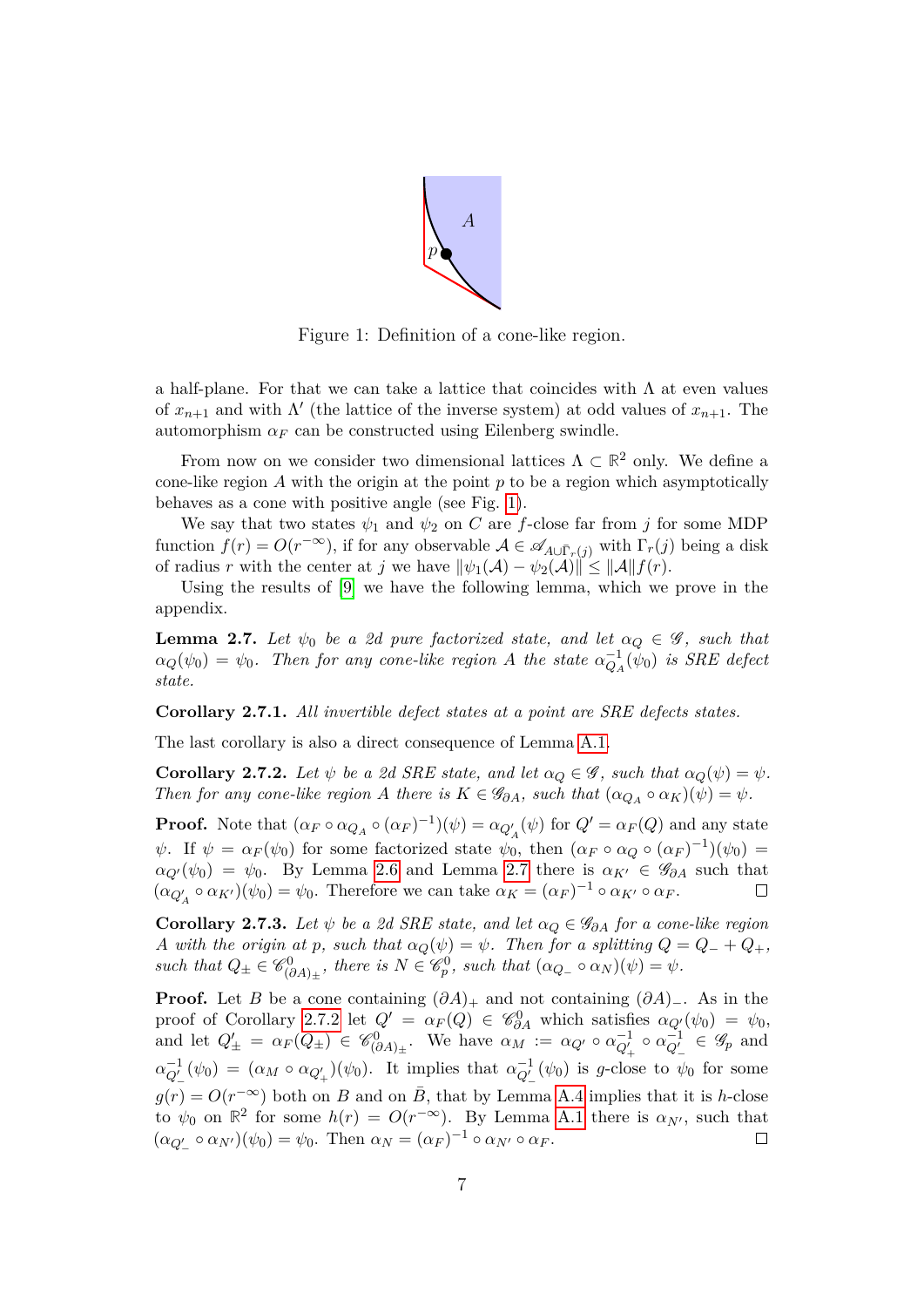

<span id="page-7-1"></span>Figure 2: *A* is a cone-like region at *p* with boundary components  $(\partial A)$ <sub>−</sub> and  $(\partial A)_+.$ 

## <span id="page-7-0"></span>**3 The index for 2d SPT states**

#### <span id="page-7-2"></span>**3.1 Definition**

Let  $\psi$  be a 2d SPT state on  $\mathscr A$  with a symmetry group *G*. By definition we can stack it with a state  $(\mathscr{A}', \psi')$  with a trivial *G*-action, so that the resulting state is SRE. We redefine  $\psi$  by  $\psi \otimes \psi'$  for the rest of this subsection. Let  $\psi_0$  be a factorized pure state such that  $\psi = \alpha_F(\psi_0)$  for some  $\alpha_F \in \mathscr{G}$ . Let  $w^{(g)}$  be an automorphism, that corresponds to the on-site symmetry action. Their restrictions to any region *A* satisfy the evident relations

$$
w_A^{(g)} \circ w_A^{(h)} \circ \left(w_A^{(gh)}\right)^{-1} = \text{Id},\tag{8}
$$

$$
w_A^{(g)} \circ w_A^{(h)} \circ w_A^{(k)} \circ \left(w_A^{(ghk)}\right)^{-1} = \text{Id},\tag{9}
$$

$$
w_A^{(g)} \circ w_A^{(h)} \circ w_A^{(k)} \circ w_A^{(l)} \circ \left(w_A^{(ghkl)}\right)^{-1} = \text{Id} \,. \tag{10}
$$

Note that the automorphism  $w^{(g)}$  is an LGA, but there is no canonical LGP for it.

We introduce automorphisms  $w^{(g)}$  of the group  $\mathscr G$  defined by  $w^{(g)}(\alpha_F) := \alpha_{w^{(g)}(F)}$ . Similarly, we define  $w_A^{(g)}$  $\alpha_A^{(g)}(\alpha_F) := \alpha_{w_A^{(g)}(F)}.$ 

*A* Let *A* be a cone-like region as shown on fig. [2.](#page-7-1) Let us split  $w^{(g)}$  into  $w^{(g)}_{-} \circ w^{(g)}_{+}$  $^{+}$ with  $w_{+}^{(g)} = w_{A}^{(g)}$  $w_A^{(g)}$  and  $w_{-}^{(g)} = w_{\bar{A}}^{(g)}$  $\chi_{\bar{A}}^{(g)}$ . Since  $w^{(g)}(\psi) = \psi$ , and since  $w^{(g)}$  is can be locally generated by an on-site 0-chain, by Corollary [2.7.2](#page-6-2) there is  $\alpha_{K(g)}^{-1} \in \mathscr{G}_{\partial A}$ , such that

$$
\left(w_{-}^{(g)} \circ \alpha_{K^{(g)}}^{-1}\right)(\psi) = \psi = \left(\alpha_{K^{(g)}} \circ w_{+}^{(g)}\right)(\psi). \tag{11}
$$

We define an automorphism  $\tilde{\mathsf{w}}_{+}^{(g)}$  of  $\mathscr{G}$  by

$$
\tilde{\mathbf{w}}_{+}^{(g)}(\alpha_F) := \alpha_{K^{(g)}} \circ \mathbf{w}_{+}^{(g)}(\alpha_F) \circ (\alpha_{K^{(g)}})^{-1}
$$
\n(12)

which by Lemma [2.2](#page-4-0) is also an automorphism of  $\mathscr{G}_B$  for any submanifold *B*. We define an element of G*∂A* by

$$
v^{(g,h)} := \alpha_{K^{(g)}} \circ \mathsf{w}_{+}^{(g)}(\alpha_{K^{(h)}}) \circ (\alpha_{K^{(gh)}})^{-1}
$$
(13)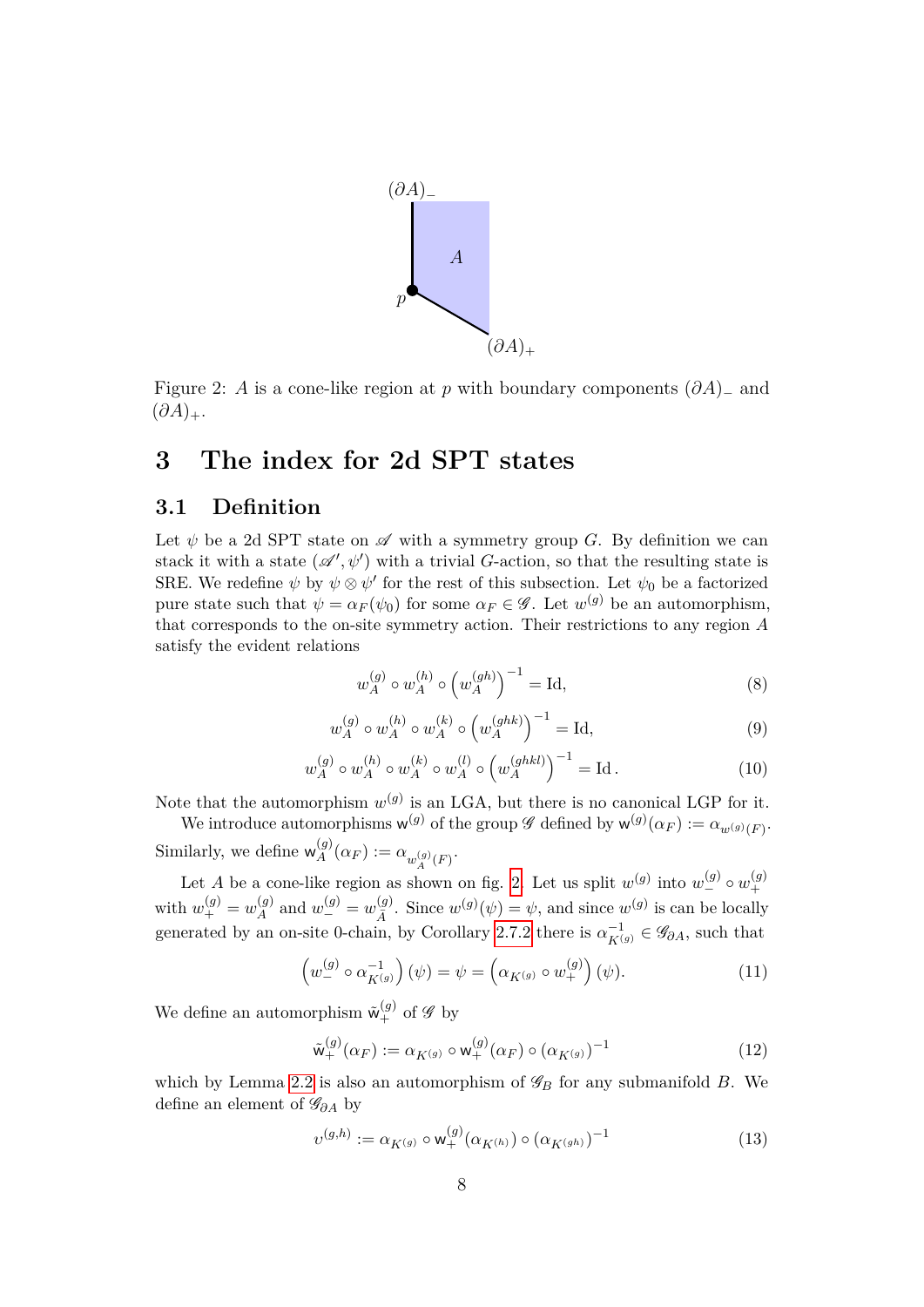which depends on the choice of *K* only. Since  $w_+^{(g)} \circ w_+^{(h)} \circ (w_+^{(gh)})^{-1} = \text{Id}$  we have  $v^{(g,h)}(\psi) = \psi$ . By Lemma [2.4](#page-4-3) it can be split as

$$
v^{(g,h)} = v_-^{(g,h)} \circ v_+^{(g,h)} \tag{14}
$$

for  $v_{\pm}^{(g,h)} \in \mathscr{G}_{(\partial A)_{\pm}}$ .

Since  $v^{(g,h)}(\psi) = \psi$ , by Corollary [2.7.3](#page-6-3) there is  $\alpha_{N^{(g,h)}}^{-1} \in \mathscr{G}_p$ , such that

$$
\left(v_{-}^{(g,h)} \circ \alpha_{N^{(g,h)}}^{-1}\right) = \psi = \left(\alpha_{N^{(g,h)}} \circ v_{+}^{(g,h)}\right)(\psi). \tag{15}
$$

We define LGPs

$$
\tilde{\upsilon}_{+}^{(g,h)} := \alpha_{N^{(g,h)}} \circ \upsilon_{+}^{(g,h)},\tag{16}
$$

$$
\tilde{v}_{-}^{(g,h)} := v_{-}^{(g,h)} \circ (\alpha_{N^{(g,h)}})^{-1} \tag{17}
$$

which preserve  $\psi$  and give another decomposition

$$
v^{(g,h)} = \tilde{v}^{(g,h)}_{-} \circ \tilde{v}^{(g,h)}_{+}.
$$
 (18)

Using an identity on LGPs

$$
v^{(g,h)} \circ v^{(gh,k)} \circ (v^{(g,hk)})^{-1} \circ (\tilde{\mathbf{w}}_+^{(g)}(v^{(h,k)}))^{-1} = \alpha_0 \tag{19}
$$

and Lemma [2.5](#page-4-4) we can define an LGP

$$
\iota^{(g,h,k)} = \tilde{\upsilon}_{+}^{(g,h)} \circ \tilde{\upsilon}_{+}^{(gh,k)} \circ \left(\tilde{\upsilon}_{+}^{(g,hk)}\right)^{-1} \circ \left(\tilde{\mathsf{w}}_{+}^{(g)}(\tilde{\upsilon}_{+}^{(h,k)})\right)^{-1} \tag{20}
$$

which is an element of  $\mathscr{G}_p$  and depends on the choice of *K* and *N* only. Note that  $\iota^{(g,h,k)}(\psi) = \psi$ . Since  $\iota^{(g,h,k)} \in \mathscr{G}_p$ , it has the corresponding unitary observable. We denote it by  $\mathcal{I}^{(g,h,k)}$ .

For the GNS representation  $(\Pi_{\psi}, \mathcal{H}_{\psi}, |\psi\rangle)$  of  $\psi$  the condition  $\text{Ad}_{\mathcal{U}}(\psi) = \psi$  for a unitary observable  $\mathcal U$  (in particular  $\mathcal I^{(g,h,k)}$ ) implies that  $\Pi_{\psi}(\mathcal U)^*|\psi\rangle$  coincides with  $|\psi\rangle$  up to a phase. Therefore,  $|\langle \mathcal{U} \rangle_{\psi}| = 1$  and  $\langle \mathcal{A} \mathcal{U} \rangle_{\psi} = \langle \mathcal{A} \rangle_{\psi} \langle \mathcal{U} \rangle_{\psi}$  for any observable  $A \in \mathscr{A}$ .

We define

$$
\omega(g, h, k) := \langle \mathcal{I}^{(g, h, k)} \rangle_{\psi}.
$$
\n(21)

that takes values in  $U(1)$ .

We have the following relations between LGPs

$$
\iota^{(g,h,k)} \circ (\tilde{\mathsf{w}}_+^{(g)}(\tilde{v}_+^{(h,k)})) \circ \iota^{(g,hk,l)} \circ (\tilde{\mathsf{w}}_+^{(g)}(\tilde{v}_+^{(h,k)})) \circ \tilde{v}_+^{(g,hk)} =
$$
\n
$$
= \iota^{(g,h,k)} \circ (\tilde{\mathsf{w}}_+^{(g)}(\tilde{v}_+^{(h,k)})) \circ \tilde{v}_+^{(g,hk)} \circ \tilde{v}_+^{(g,hk)} =
$$
\n
$$
\tilde{v}_+^{(g,h)} \circ \tilde{v}_+^{(gh,k)} \circ \tilde{v}_+^{(gh,k)} =
$$
\n
$$
= \tilde{v}_+^{(g,h)} \circ \iota^{(gh,k,l)} \circ (\tilde{\mathsf{w}}_+^{(gh)}(\tilde{v}_+^{(k,l)})) \circ \tilde{v}_+^{(gh,kl)} =
$$
\n
$$
= \tilde{v}_+^{(g,h)} \circ \iota^{(gh,k,l)} \circ (\tilde{\mathsf{w}}_+^{(gh)}(\tilde{v}_+^{(k,l)})) \circ (\tilde{v}_+^{(g,h,kl)} \circ (\tilde{\mathsf{w}}_+^{(g)}(\tilde{v}_+^{(h,kl)})) \circ \tilde{v}_+^{(g,hkl)}.
$$
\n
$$
(22)
$$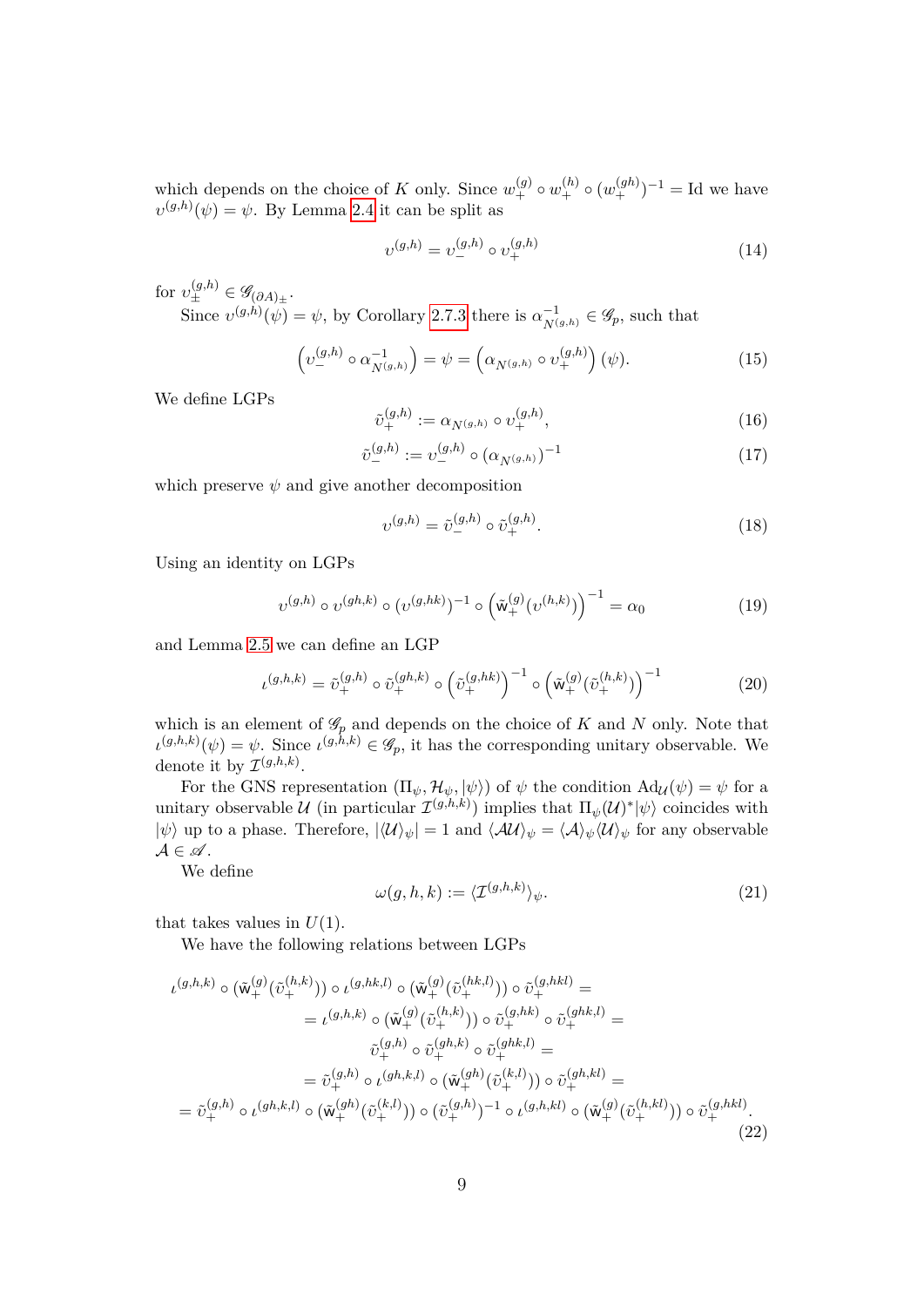Multiplying the last line by the inverse of the first and using

$$
\tilde{\upsilon}_{+}^{(hk,l)} \circ \left(\tilde{\upsilon}_{+}^{(h,kl)}\right)^{-1} = (\tilde{\upsilon}_{+}^{(h,k)})^{-1} \circ (\iota^{(h,k,l)})^{-1} \circ \left(\tilde{\mathbf{w}}_{+}^{(h)}(\tilde{\upsilon}_{+}^{(k,l)})\right)^{-1}
$$
(23)

we get the pentagon relation on LGPs

$$
\tilde{v}_{+}^{(g,h)} \circ \iota^{(gh,k,l)} \circ (\tilde{\mathsf{w}}_{+}^{(gh)}(\tilde{v}_{+}^{(k,l)})) \circ (\tilde{v}_{+}^{(g,h)})^{-1} \circ \n\circ \iota^{(g,h,kl)} \circ \tilde{\mathsf{w}}_{+}^{(g)} \left( (\tilde{v}_{+}^{(h,k)})^{-1} \circ (\iota^{(h,k,l)})^{-1} \circ (\tilde{\mathsf{w}}_{+}^{(h)}(\tilde{v}_{+}^{(k,l)})^{-1} \right) \n\circ (\iota^{(g,h,k,l)})^{-1} \circ (\tilde{\mathsf{w}}_{+}^{(g)}(\tilde{v}_{+}^{(h,k)})^{-1} \circ (\iota^{(g,h,k)})^{-1} = \alpha_{0} \quad (24)
$$

In the GNS representation  $(\Pi_{\psi}, \mathcal{H}_{\psi}, |\psi\rangle)$  of  $\psi$  the LGAs corresponding to  $\alpha_0, \iota^{(g,h,k)},$  $\tilde{v}_+^{(g,h)}$ ,  $\alpha_{K(g)} \circ w_+^{(g)}$  are represented by conjugations with unitary operators on  $\mathcal{H}_{\psi}$ preserving  $|\psi\rangle\langle\psi|$ , and therefore acting on  $|\psi\rangle$  by multiplication by a phase. We can take this unitaries for  $\iota^{(g,h,k)}$  and  $\alpha_0$  to be  $\Pi_{\psi}(\mathcal{I}^{(g,h,k)})$  and  $\Pi_{\psi}(1)$ , respectively. The pentagon relation on LGPs then gives a pentagon relation on the corresponding unitaries, and since the phase ambiguity for unitaries corresponding to  $\tilde{v}_{+}^{(g,h)}$ ,  $\alpha_{K^{(g)}}$   $\circ$  $w_{+}^{(g)}$  cancels in this relation, by taking the expectation value  $\langle \psi | \cdot | \psi \rangle$  we get

$$
\omega(g, h, k)\omega(g, hk, l)\omega(h, k, l) = \omega(gh, k, l)\omega(g, h, kl)
$$
\n(25)

For unitary observables  $\mathcal{U}_a$ , such that  $\text{Ad}_{\mathcal{U}_a}(\psi) = \psi$ , we also have

<span id="page-9-0"></span>
$$
\langle \mathcal{U}_a \rangle_{\psi} = \langle \tilde{v}_{+}^{(g,h)}(\mathcal{U}_a) \rangle_{\psi} = \langle \alpha_{K^{(g)}} \circ w_{+}^{(g)}(\mathcal{U}_a) \rangle_{\psi}
$$
(26)

<span id="page-9-1"></span>
$$
\langle \mathcal{U}_1 \mathcal{U}_2 \dots \mathcal{U}_n \rangle_{\psi} = \langle \mathcal{U}_1 \rangle_{\psi} \langle \mathcal{U}_2 \rangle_{\psi} \dots \langle \mathcal{U}_n \rangle_{\psi}
$$
(27)

**Theorem 1.** *The cohomology class*  $[\omega] \in H^3(G, U(1))$  *depends on*  $\psi$  *only, i.e. it does not depend on the choice of*  $K^{(g)}$  *and*  $N^{(g,h)}$  *and the cone-like region A*.

**Proof.** Any change of  $N^{(g,h)}$  corresponds to a redefinition  $\tilde{\nu}_+^{(g,h)} \to \alpha_{N'(g,h)} \circ \tilde{\nu}_+^{(g,h)}$  $^{\prime}$ for some  $\alpha_{N'(g,h)} \in \mathscr{G}_p$ , such that  $\alpha_{N'(g,h)}(\psi) = \psi$ . Let  $\mathcal{V}^{(g,h)}$  be the corresponding unitary observable for  $\alpha_{N'(g,h)}$ . Using eq. [\(26\)](#page-9-0) and eq. [\(27\)](#page-9-1) we get

$$
\omega(g,h,k) \to \omega(g,h,k)\frac{\mu(h,k)\mu(g,hk)}{\mu(gh,k)\mu(g,h)}
$$
\n(28)

for  $\mu(g, h) = \langle \mathcal{V}^{(g, h)} \rangle_{\psi}$ , so that  $[\omega]$  is not affected.

Since  $[\omega]$  in independent of  $N^{(g,h)}$ , we can change the position of *p* and the splitting  $v^{(g,h)} = v^{(g,h)} - v^{(g,h)}_+$  to any point on  $\partial A$  without changing [*ω*].

Let  $C_+$  be a cone containing  $(\partial \tilde{A})_+$ . Suppose we change  $K^{(\tilde{g})}$  or the boundary  $(\partial A)_+$  itself (so that we still have a cone-like region *A*) inside  $C_+$ . We can take *p* to be at distance *r* from  $C_+$ , and such change can only affect  $\omega(g, h, k)$  by  $O(r^{-\infty})$ terms. Since *r* can be arbitrary large, this term is actually vanishing. Similarly, any change of  $K^{(g)}$  or  $(\partial A)$ – inside the complement of  $C_+$  can't change [ $\omega$ ].  $\Box$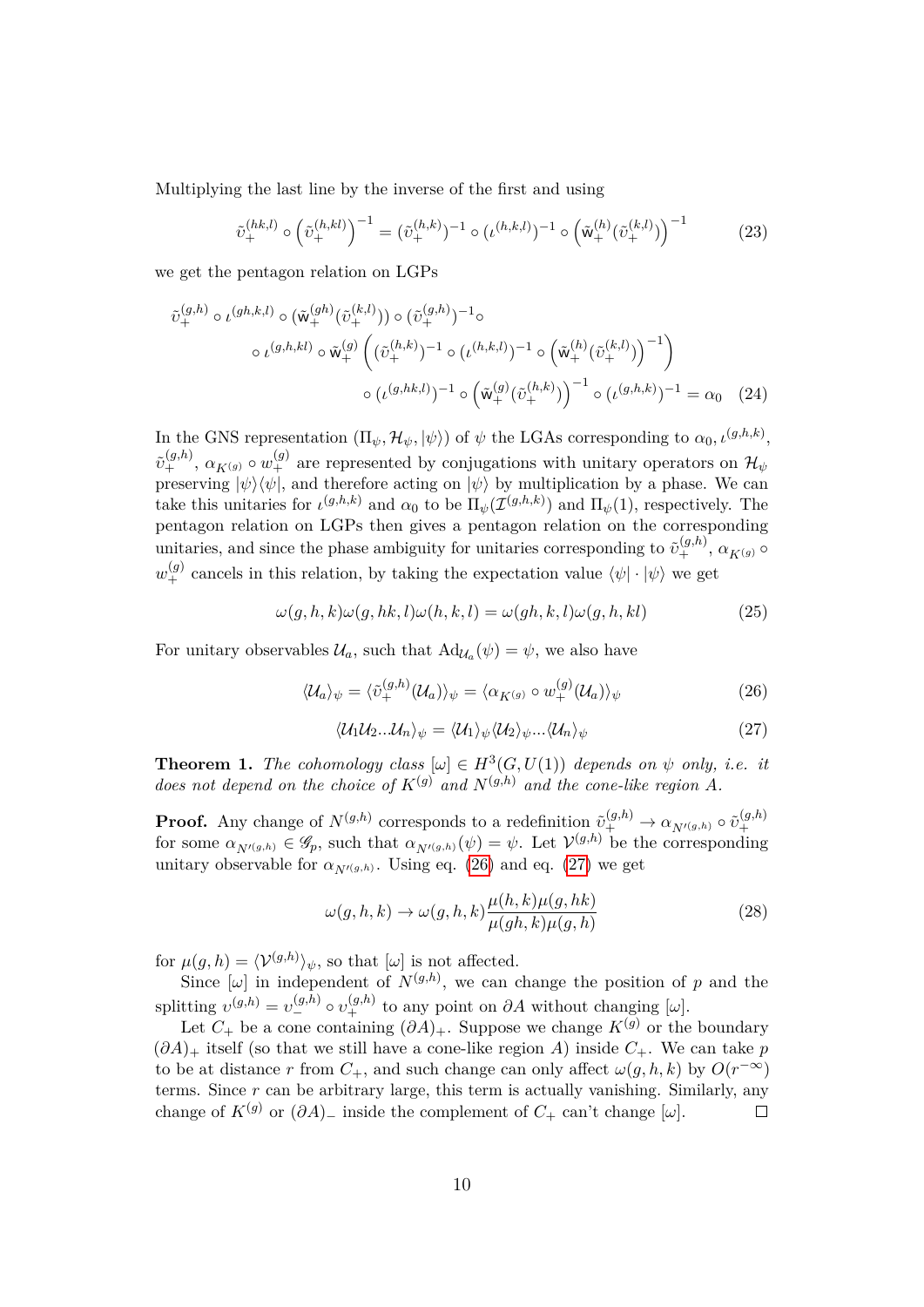**Remark 3.1.** Note that our index is defined only using the algebra of observables and structural properties of invertible states of lower dimensions. We don't have to introduce any representation of this algebra.

**Remark 3.2.** The structural properties of *d*-dimensional invertible states for *d >* 1 are not fully understood. That gives an obstruction for us to define this index for *d*-dimensional systems with  $d > 2$ , since it is believed that in  $d > 1$  there are invertible states which are not SRE (e.g. a conjectural Kitaev's  $E_8$  state [\[13\]](#page-18-8)). However, this is not surprising since it is known that there are states which are not captured by cohomology classification in higher dimensions even for unitary symmetries (see [\[21\]](#page-19-0)).

#### **3.2 Basic properties**

**Proposition 3.1.** *The index is multiplicative under stacking, i.e. the index of*  $(\mathscr{A}_1, \psi_1) = (\mathscr{A}_1, \psi_1) \otimes (\mathscr{A}_2, \psi_2)$  *is a product of indices for*  $(\mathscr{A}_1, \psi_1)$  *and*  $(\mathscr{A}_2, \psi_2)$ *.* 

**Proof.** For a stack  $(\mathscr{A}_{12}, \psi_{12}) = (\mathscr{A}_1, \psi_1) \otimes (\mathscr{A}_2, \psi_2)$  of two different states  $(\mathscr{A}_1, \psi_1)$ and  $(\mathscr{A}_2, \psi_2)$  we have

$$
\langle \mathcal{I}_{12}^{(g,h,k)} \rangle_{\psi_{12}} = \langle (\mathcal{I}_{1}^{(g,h,k)} \otimes \mathcal{I}_{2}^{(g,h,k)}) \rangle_{\psi_{12}} = \langle \mathcal{I}_{1}^{(g,h,k)} \rangle_{\psi_{1}} \langle \mathcal{I}_{2}^{(g,h,k)} \rangle_{\psi_{2}}, \tag{29}
$$

**Proposition 3.2.** *Any two states in the same SPT phase have the same index.*

**Proof.** First, note that the index does not depend on the state  $\psi'$  with a trivial *G*-action chosen at the beginning of subsection [3.1](#page-7-2) to produce SRE state  $\psi \otimes \psi'$ . Indeed, if there is another such state  $\psi''$ , we can realize both computations of the index using  $\psi \otimes \psi'$  and  $\psi \otimes \psi''$  on a system  $\psi \otimes \psi' \otimes \psi'' \otimes \psi'''$ , where  $\psi'''$  is a copy of *ψ* with a trivial *G*-action.

Second, the index is not affected if we stack the state  $\psi$  with a *G*-invariant pure factorized state, since the index is multiplicative and the latter has the trivial index. It is left to show that the index is not affected by *G*-equivariant LGP.

Let  $\alpha_F$  be a *G*-equivariant LGP, such that  $\psi = \alpha_F(\psi')$  for *G*-invariant SPT states  $\psi$  and  $\psi'$ . Note that  $\alpha_F \circ w^{(g)}_+(\alpha_F)^{-1} \in \mathscr{G}_{\partial A}$ . Suppose we have a choice of  $K^{(g)}$  and  $N^{(g,h)}$  for the state  $\psi$ . For the state  $\psi'$  we can choose

$$
\alpha_{K'(g)} = \alpha_F \circ \alpha_{K(g)} \circ \mathsf{w}_{+}^{(g)}(\alpha_F)^{-1} \in \mathscr{G}_{\partial A},\tag{30}
$$

$$
v_{+}^{\prime(g,h)} = \alpha_F \circ v_{+}^{(g,h)} \circ (\alpha_F)^{-1} \in \mathscr{G}_{(\partial A)_{+}},
$$
\n(31)

$$
\alpha_{N'(g,h)} = \alpha_F \circ \alpha_{N(g,h)} \circ (\alpha_F)^{-1} \in \mathscr{G}_p. \tag{32}
$$

Then for the state  $\psi'$  we have  $\iota'^{(g,h,k)} = \alpha_F \circ \iota^{(g,h,k)} \circ (\alpha_F)^{-1}$  with the corresponding observable  $\mathcal{I}'^{(g,h,k)} = \alpha_F(\mathcal{I}^{(g,h,k)})$ . Therefore, the index of the state  $\psi'$ 

$$
\langle \mathcal{I}'^{(g,h,k)} \rangle_{\psi'} = \langle \alpha_F(\mathcal{I}^{(g,h,k)}) \rangle_{\psi'} = \langle \mathcal{I}^{(g,h,k)} \rangle_{\psi}.
$$
 (33)

 $\Box$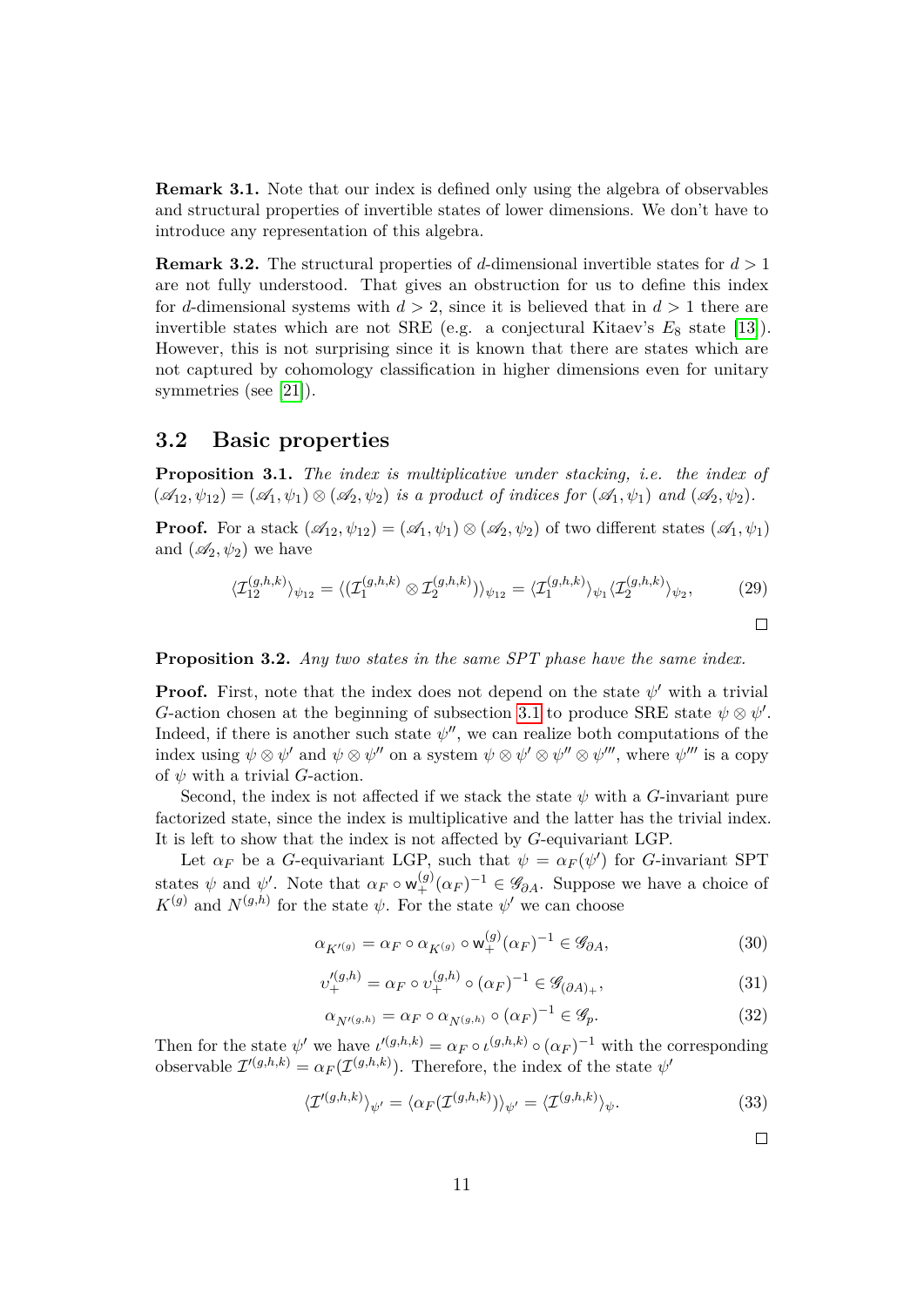

Figure 3: The automorphisms  $w^{(g)}$  act non-trivially on the blue shaded region. The LGPs  $\alpha_{K^{(g)}}, v^{(g,h)}$  act non-trivially on the green shaded region. The LGPs  $\tilde{v}_{+}^{(g,h)}$  act non-trivially on the yellow shaded region.

#### **3.3 Example**

As was shown in [\[10\]](#page-18-2), for any representative of a class  $[\omega] \in H^3(G, U(1))$  one can construct a tensor network state that is SPT. Let us show that our index for such state is  $[\omega]$ .

Let  $\Lambda$  be a square lattice with sites  $(x, y) \in \mathbb{Z} \times \mathbb{Z}$ . Let  $\mathcal V$  be a regular representation of *G* with a basis  $\langle l |$  for  $l \in G$ . The on-site Hilbert space is  $\mathcal{V}_{(x,y)} = \bigotimes_{a=1}^{4} \mathcal{V}_{(x,\zeta)}^{(a)}$  $\chi_{(x,y)}^{(u)}$  for  $\mathcal{V}^{(a)}_{(x)}$  $(v(x,y)$ <sup>(*a*</sup>) ≅  $V$ . The induced basis for  $V_{(x,y)}$  is

$$
\langle l_1, l_2, l_3, l_4 | := \langle l_1 |^{(1)} \otimes \langle l_2 |^{(2)} \otimes \langle l_3 |^{(3)} \otimes \langle l_4 |^{(4)} \rangle \tag{34}
$$

The on-site action of *G* is defined by

$$
\langle l_1, l_2, l_3, l_4 | \mathcal{R}^{(g)} = \langle l_1 g, l_2 g, l_3 g, l_4 g | \frac{\omega(l_2 l_1^{-1}, l_1, g) \omega(l_3 l_2^{-1}, l_2, g)}{\omega(l_3 l_4^{-1}, l_4, g) \omega(l_4 l_1^{-1}, l_1, g)}
$$
(35)

for some a representative  $\omega(g, h, k)$  of  $[\omega]$ . The state  $\psi$  is chosen to be a tensor product of vector states with

$$
\langle \psi_{(x-1/2,y-1/2)} | \sim \sum_{l \in G} \langle l \vert_{(x,y)}^{(1)} \otimes \langle l \vert_{(x-1,y)}^{(2)} \otimes \langle l \vert_{(x-1,y-1)}^{(3)} \otimes \langle l \vert_{(x,y-1)}^{(4)} \rangle \tag{36}
$$

on  $\mathcal{V}_{(x,y)}^{(1)} \otimes \mathcal{V}_{(x-1,y)}^{(2)} \otimes \mathcal{V}_{(x-1,y-1)}^{(3)} \otimes \mathcal{V}_{(x,y-1)}^{(4)}$ . One can check that such vector is invariant under the on-site action of *G* on a region that contains four involved sites.

Let *A* be an upper half-plane  $y > 0$ , so that  $w_+^{(g)}$  acts on sites  $(x, y) \in \mathbb{Z} \times \mathbb{Z}_{>0}$ . Let  $\mathcal{V}_x^{link}$  be a diagonal subspace of  $\mathcal{V}_{(x-1,0)}^{(1)} \otimes \mathcal{V}_{(x,0)}^{(2)}$ . Let  $K_x''^{(g)}$  be commuting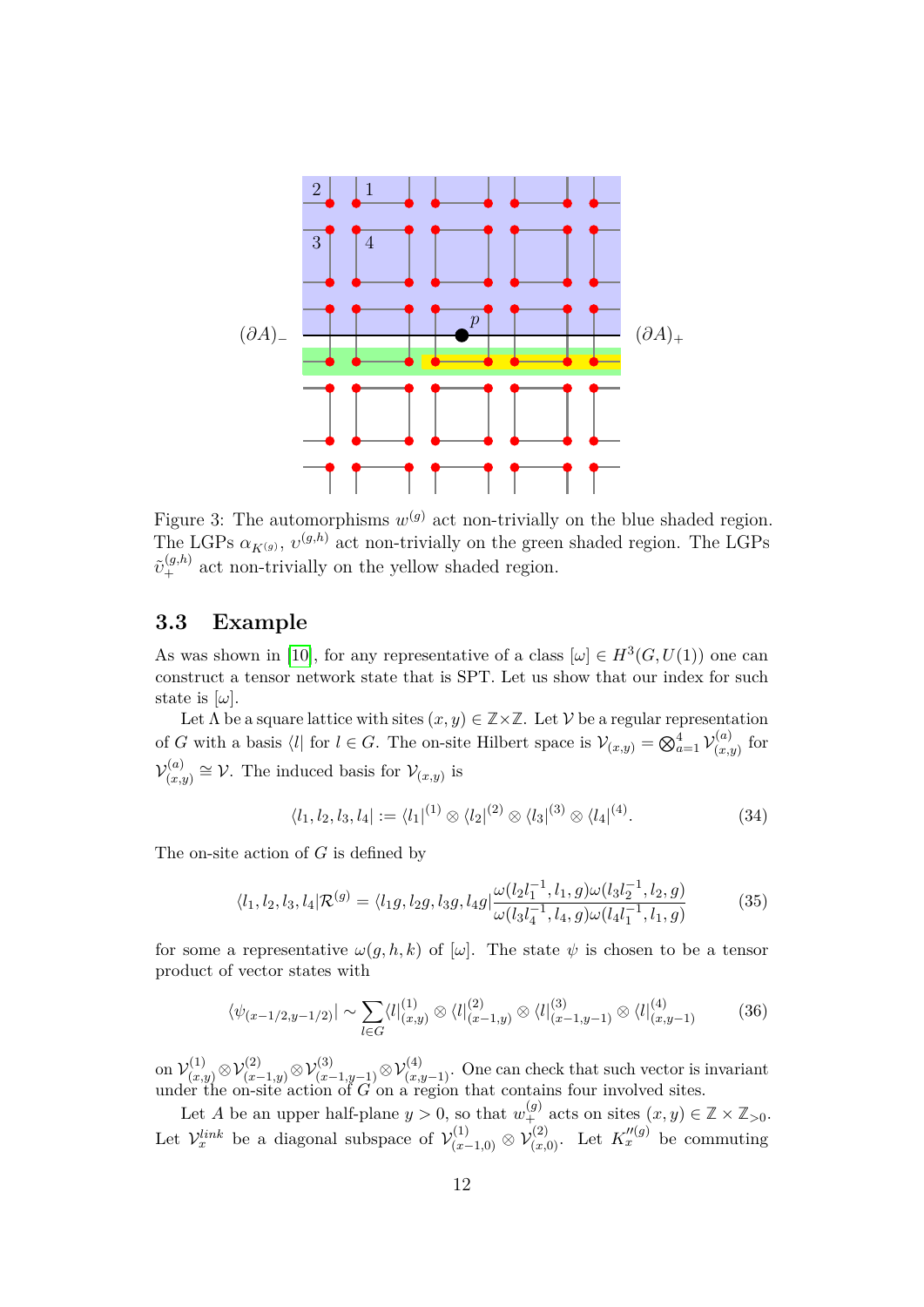self-adjoint observables localized on  $\mathcal{V}_x^{link} \otimes \mathcal{V}_{x+1}^{link}$  such that for basis vectors

$$
\langle l_x | \otimes \langle l_{x+1} | e^{iK_x'''(g)} \rangle = \langle l_x | \otimes \langle l_{x+1} | \omega(l_x l_{x+1}^{-1}, l_{x+1}, g) \rangle \tag{37}
$$

Let  $K_x^{\prime(g)}$  be self-adjoint observables localized on  $\mathcal{V}_x^{link}$  such that for basis vectors

$$
\langle l_x | e^{iK_x^{(g)}} = \langle l_x g | \tag{38}
$$

We can take  $\alpha_{K(g)} = \alpha_{\sum_x K_x''(g)} \circ \alpha_{\sum_x K_x'^{(g)}}$ . Then an LGP

$$
v^{(g,h)} = \alpha_{K^{(g)}} \circ \mathsf{w}^{(g)}(\alpha_{K^{(h)}}) \circ (\alpha_{K^{(gh)}})^{-1} = \alpha_{K^{(g)}} \circ \alpha_{K^{(h)}} \circ (\alpha_{K^{(gh)}})^{-1}
$$
(39)

gives an LGA that can be described as a conjugation with unitaries  $e^{iQ_x^{(g,h)}}$  such that for basis vectors

$$
\langle l_x | \otimes \langle l_{x+1} | e^{i Q_x^{(g,h)}} = \langle l_x | \otimes \langle l_{x+1} | \frac{\omega(l_x, g, h)}{\omega(l_{x+1}, g, h)} \rangle \tag{40}
$$

where we have used

$$
\frac{\omega(l_x l_{x+1}^{-1}, l_{x+1} g, h)\omega(l_x l_{x+1}^{-1}, l_{x+1}, g)}{\omega(l_x l_{x+1}^{-1}, l_{x+1}, g h)} = \frac{\omega(l_x, g, h)}{\omega(l_{x+1}, g, h)}.\tag{41}
$$

We can take

$$
v_{+}^{(g,h)} := \alpha_{K_{+}^{(g)}} \circ \alpha_{K_{+}^{(h)}} \circ (\alpha_{K_{+}^{(gh)}})^{-1}
$$
\n(42)

where  $\alpha_{K_+^{(g)}} = \alpha_{\sum_{x\geq 0} K_x''^{(g)}} \circ \alpha_{\sum_{x\geq 0} K_x'^{(g)}}$ , and define the corresponding  $\alpha_{N^{(g,h)}}$  local on  $\mathcal{V}_0^{link}$  by

$$
\langle l_0|e^{iN(g,h)} = \langle l_0|\omega(l_0,g,h)^{-1}.\tag{43}
$$

Finally, using

$$
\frac{\omega(l_0 g, h, k)\omega(l_0, g, hk)}{\omega(l_0, g, h)\omega(l_0, gh, k)} = \omega(g, h, k)
$$
\n(44)

we get  $\iota^{(g,h,k)}$  with the corresponding unitary  $\mathcal{I}^{(g,h,k)} = \omega(g,h,k)$ , that gives

$$
\langle \mathcal{I}^{(g,h,k)} \rangle_{\psi} = \omega(g,h,k). \tag{45}
$$

**Acknowledgements:** I would like to thank Anton Kapustin for many inspiring discussions and comments on the draft. This research was supported in part by the U.S. Department of Energy, Office of Science, Office of High Energy Physics, under Award Number DE-SC0011632.

**Data availability statement:** Data sharing is not applicable to this article as no new data were created or analyzed in this study.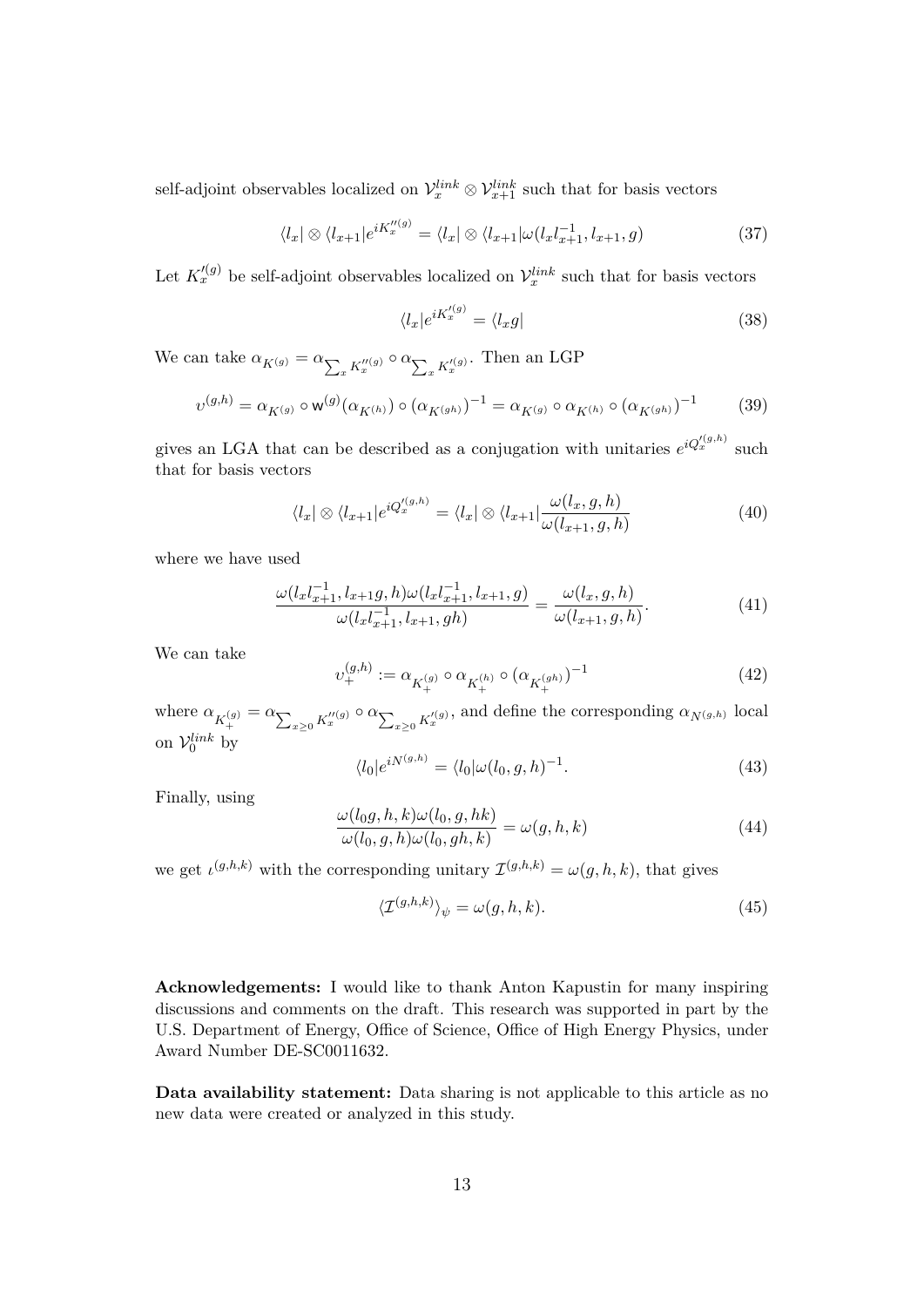## <span id="page-13-0"></span>**A Proof of Lemma [2.7](#page-6-1)**

Since the proof of Lemma [2.7](#page-6-1) is essentially the same as the proof that all invertible states on a one-dimensional lattice are stably SRE from Section 4 of [\[9\]](#page-18-1), we just sketch the differences, assuming the reader is familiar with this proof and the terminology.

We also assume that *A* is a half-plane *y >* 0 for simplicity of the exposition. It is clear from the proof that for a cone-like region all the arguments below can be generalized.

<span id="page-13-1"></span>**Lemma A.1.** Let  $\psi$  be a pure state which is f-close on  $\mathbb{R}^2$  far from j to a pure *factorized state*  $\psi_0$  *for some MDP function*  $f(r) = O(r^{-\infty})$ *. Then*  $\psi$  *and*  $\psi_0$  *are unitarily equivalent and one can be produced from the other by a conjugation with*  $e^{i\mathcal{G}}$ , where  $\mathcal G$  *is an almost local self-adjoint observable g-localized at j and bounded*  $||\mathcal{G}|| \leq C$  *for some*  $g(r)$  *and C which only depend on*  $f(r)$ *.* 

**Proof.** The proof word to word repeats the proof of Lemma 4.1 from [\[9\]](#page-18-1) with  $\Gamma_r(j)$ now being the disk of radius *r* with the center at *j*.  $\Box$ 

<span id="page-13-2"></span>**Lemma A.2.** Let  $\psi$  be a state on a cone C which is f-close far from the origin of *C to a pure factorized state*  $\psi_0$ *. Then its density matrix (in the GNS Hilbert space of this factorized state) has eigenvalues with*  $g(r)$ *-decay for some*  $g(r) = O(r^{-\infty})$ *that depends only on f*(*r*)*. Conversely, for any density matrix on a cone C (in the GNS Hilbert space of a pure factorized state) whose eigenvalues have g*(*r*)*-decay there is a state on that cone which has the same eigenvalues and is f-close far from the origin of C to this pure factorized state. Furthermore, one can choose f*(*r*) *so that it depends only on*  $g(r)$ *.* 

**Proof.** The proof word to word repeats the proof of Lemma 4.4 from [\[9\]](#page-18-1).

 $\Box$ 

Let  $I_{n,m} := \{(x, y) \in [n, m) \times [0, +\infty)\},$   $I'_{n,m} := \{(x, y) \in [n, m) \times (-\infty, 0)\},$  and let  $C_n^- := I_{-\infty,n}, C_n^+ := I_{n,+\infty}, C_n'^- := I'_{-\infty,n}, C_n'^+ := I'_{n,+\infty}, B_n^{\pm} = C_n^{\pm} \cup C_n'^{\pm}.$  We further split cones  $C_n^{\pm}$  into two cones  $D_n^{\pm}$ ,  $E_n^{\pm}$  (and similarly for  $C_n'^{\pm}$ ) as shown on Fig. [4.](#page-17-7)

Let  $\psi = \alpha_{\Omega}^{-1}$  $Q_{|A}^{-1}(\psi_0), \psi' = \alpha_{Q}^{-1}$  $Q|_{\bar{A}}^{-1}(\psi_0)$  which coincide with  $\psi_0$  on  $\bar{A}$  and  $A$ , respectively, and therefore the state  $\Psi := \psi|_A \otimes \psi'|_{\bar{A}}$  is pure. By Lemma [2.3](#page-4-2) the state  $\Psi$  is LGA equivalent to  $\psi_0$  by an element of  $\mathscr{G}_{\partial A}$ . Let  $\alpha_F \in \mathscr{G}_{\partial A}$  be an LGP, such that  $\alpha_F(\Psi) = \psi_0$  and let  $f(r)$  be a function, such that all  $F_j$  and all  $Q_j$  are *f*-localized.

Since  $(Q_A - Q|_A) \in \mathscr{C}_{\partial A}^0$ , by Lemma [2.1](#page-4-1)  $\psi = \alpha_{Q_A}^{-1}(\psi_0)$  and  $\alpha_{Q|A}^{-1}$  $\frac{1}{Q|A}(\psi_0)$  are LGA equivalent by an element of  $\mathscr{G}_{\partial A}$ . Therefore it is enough to show that  $\psi$  is SRE defect state.

We say that  $\phi_n^{\pm}$  is a truncation of  $\psi$  if it is a pure state, such that  $\phi_n^{\pm}|_{D_n^{\pm}} = \psi|_{D_n^{\pm}}$ ,  $\phi_n^{\pm}|_{\bar{C}_n^{\pm}} = \psi_0|_{\bar{C}_n^{\pm}}$  and with  $\phi_n^{\pm}|_{E_n^{\pm}}$  being *h*-close to  $\psi_0$  on  $E_n^{\pm}$  far from  $(n,0)$  for some MDP function  $h(r) = O(r^{-\infty})$ . Similarly, we define truncations  $\phi_n^{\prime \pm}$  of  $\psi$ <sup>'</sup> (see Fig. [4\)](#page-17-7).

**Lemma A.3.** *The truncations*  $\phi_n^{\pm}$  ( $\phi_n^{\prime \pm}$ ) of  $\psi$  ( $\psi'$ ) exist with  $h(r)$  depending only *on*  $f(r)$ *.*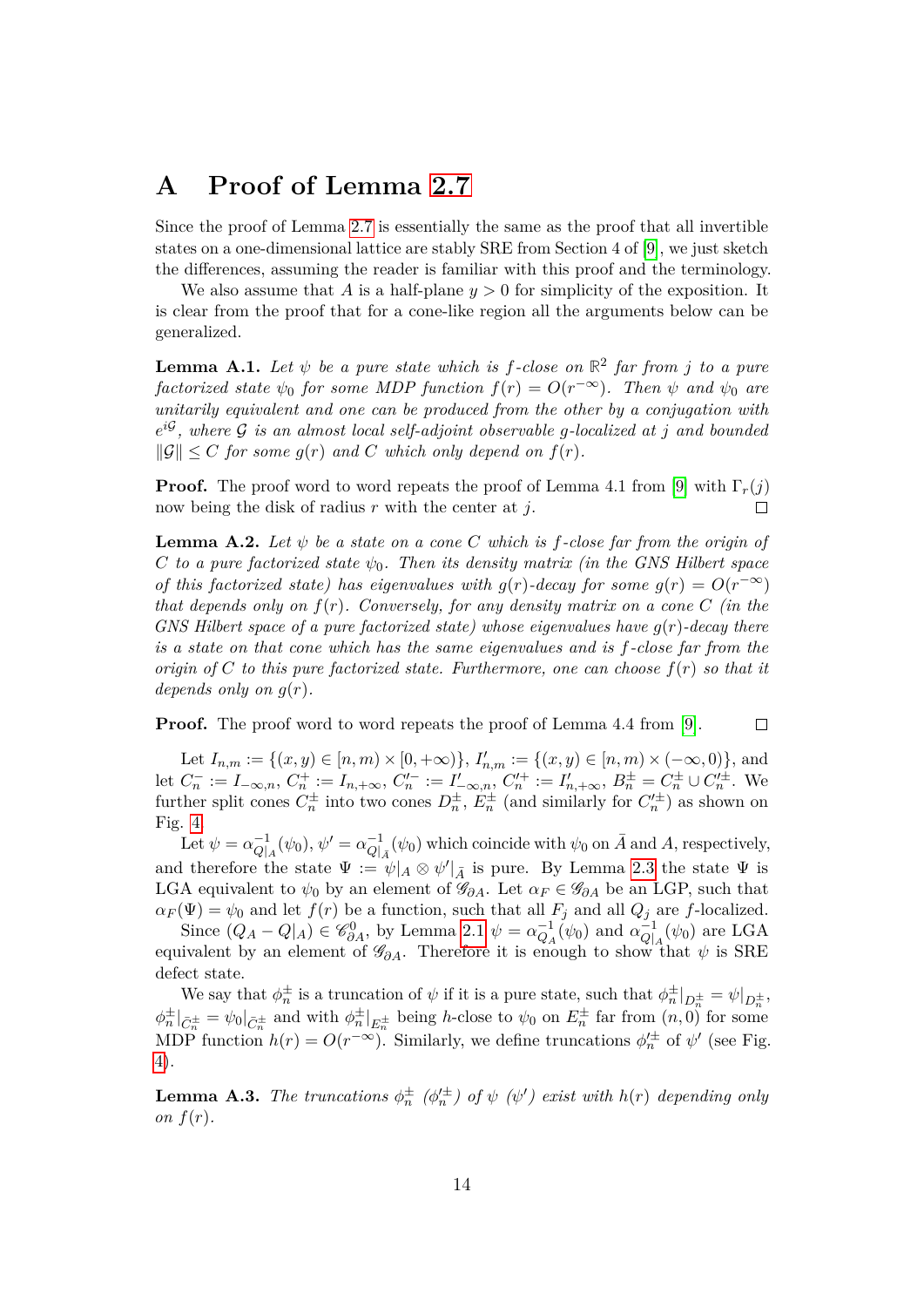**Proof.** Clearly, it is enough to show that for  $\phi_0^-$  and  $\psi$ .

Let  $D = D_0^- \cup D_0'^-$ . First, let us show that the state  $\Psi$  has the split property<sup>[6](#page-14-1)</sup> along the cut  $\partial D$ , i.e.  $\Psi$  is quasi-equivalent to  $\Psi|_D \otimes \Psi|_{\bar{D}}$ . Let  $\tilde{\Psi} := (\alpha_{F|_D} \circ \alpha_{F|_{\bar{D}}})(\Psi)$ which is by Lemma [2.3](#page-4-2) related to  $\psi_0$  by an almost local at  $(0,0)$  unitary observable. By Cor. 2.6.11 from [\[23\]](#page-19-1) both states  $\tilde{\Psi}$  and  $\tilde{\Psi}|_D \otimes \tilde{\Psi}|_{\bar{D}}$  are quasi-equivalent to  $\psi_0$ , and therefore are quasi-equivalent to each other. Since LGAs preserve quasi-equivalence, it implies quasi-equivalence of  $\Psi$  and  $\Psi|_D \otimes \Psi|_{\bar{D}}$ . Thus, the GNS Hilbert space associated with Ψ factorizes into the tensor product of Hilbert spaces for cones *D* and *D*, and  $\Psi|_D$  and  $\Psi|_{\bar{D}}$  can be described by density matrices in these Hilbert spaces.

Since  $\Psi$  and  $\alpha_{F|_{\bar{D}}}(\Psi)$  are pure and coincide on *D*, and since  $\alpha_{F|_{\bar{D}}}(\Psi)|_{\bar{D}}$  is close to a factorized state  $\psi_0$  on *D* far from (0,0), Lemma [A.2](#page-13-2) implies that the density matrix of  $\Psi|_D$  has  $g(r)$ -decay of Schmidt coefficients for some  $g(r)$  that depends on  $f(r)$ only. Since  $\Psi = \psi|_A \otimes \psi'|_{\bar{A}}$ , the state  $\psi|_{D_0^-}$  is described by a density matrix with  $g(r)$ -decay of Schmidt coefficients, and therefore by Lemma [A.2](#page-13-2) it can be purified by a state on  $D_0^- \cup E_0^-$  which is  $h(r)$ -close on  $E_0^-$  to  $\psi_0$  far from  $(0,0)$  for some  $h(r)$ that depends on  $f(r)$  only, that guarantees the existence of  $\phi_0^-$ .

<span id="page-14-0"></span>**Lemma A.4.** *If a state is g-close to a pure factorized state*  $\psi_0$  *both on a cone*  $C_1$ *and on a cone*  $C_2$  *with the same origin j, then it is h-close to*  $\psi_0$  *on*  $C_1 \cup C_2$  *for some MDP function*  $h(r)$  *that depends only on*  $g(r)$ *.* 

 $\Box$ 

**Proof.** The proof is the same as the proof of Lemma 4.3 from [\[9\]](#page-18-1) with a replacement of intervals  $(n, +\infty)$  and  $(-n, -\infty)$  by  $C \cup \overline{\Gamma}_n(j)$  and  $\overline{C} \cup \overline{\Gamma}_n(j)$ , respectively.  $\Box$ 

Let  $\tilde{\psi}_n := \phi_n^-|_{B_n^-} \otimes \phi_n^+|_{B_n^+}$  and  $\tilde{\psi}'_n := \phi_n'^-|_{B_n^-} \otimes \phi_n'^+|_{B_n^+}$ .

<span id="page-14-2"></span>**Lemma A.5.** *States*  $\psi$  *and*  $\tilde{\psi}_n$  (or  $\psi'$  *and*  $\tilde{\psi}'_n$ ) are related by an almost local at  $(n, 0)$  *unitary*  $U \in \mathcal{A}_A$  *with localization depending on*  $f(r)$  *only.* 

**Proof.** Let  $\tilde{\Psi}_n := \tilde{\psi}_n | A \otimes \psi' |_{\bar{A}} = \alpha_{Q}^{-1}$  $\overline{Q}$ <sup>1</sup><sub>*A*</sub></sub> $(\tilde{\psi}_n)$  and let  $E_n = E_n^- \cup E_n^+$ . First, note that  $\alpha_{F|_{\bar{E}_n}}(\tilde{\Psi}_n)$  and  $\alpha_{F|_{\bar{E}_n}}(\Psi)$  are g-close to  $\psi_0$  on cones  $E_n$ ,  $D_n^- \cup D_n'^-$ ,  $E_n'^- \cup E_n'^+$ ,  $D_n^+ \cup D_n^{\prime +}$ , and therefore by Lemma [A.4](#page-14-0) are *h*-close to  $\psi_0$  on  $\mathbb{R}^2$  for some MDP function  $h(r) = O(r^{-\infty})$  that depends only on  $f(r)$ . By Lemma [A.1](#page-13-1) they are related by a conjugation with an almost local unitary, and therefore the same is true for states  $\tilde{\psi}_n$  and  $\psi$ .

The state  $\alpha_{Q|A}(\tilde{\psi}_n)$  can be produced from  $\psi_0 = \alpha_{Q|A}(\psi)$  by an almost local unitary  $\tilde{U}$  and coincides with  $\psi_0$  on  $\overline{A}$ . Therefore this unitary can be chosen to be in  $\mathscr{A}_A$ . Thus,  $\tilde{\psi}_n$  can be obtained from  $\psi$  by a conjugation with  $\mathcal{U} = \alpha_{\mathcal{O}}^{-1}$  $\tilde{\omega}_{|A}^{-1}(\tilde{\mathcal{U}}) \in \mathscr{A}_A.$ 

<span id="page-14-3"></span>**Lemma A.6.** For any MDP function  $f(r) = O(r^{-\infty})$  there is L such that any *ordered composition*  $\frac{d\mathcal{L}}{\prod_{n=-\infty}^{\infty} \alpha_{\mathcal{B}^{(n)}}}$  *of LGPs generated by f*-local at (*nL,* 0) *observables*  $\mathcal{B}^{(n)}$  for  $n \in \mathbb{Z}$  is an LGP.

<span id="page-14-1"></span><sup>6</sup> that was introduced for 1d systems in [\[22\]](#page-19-2)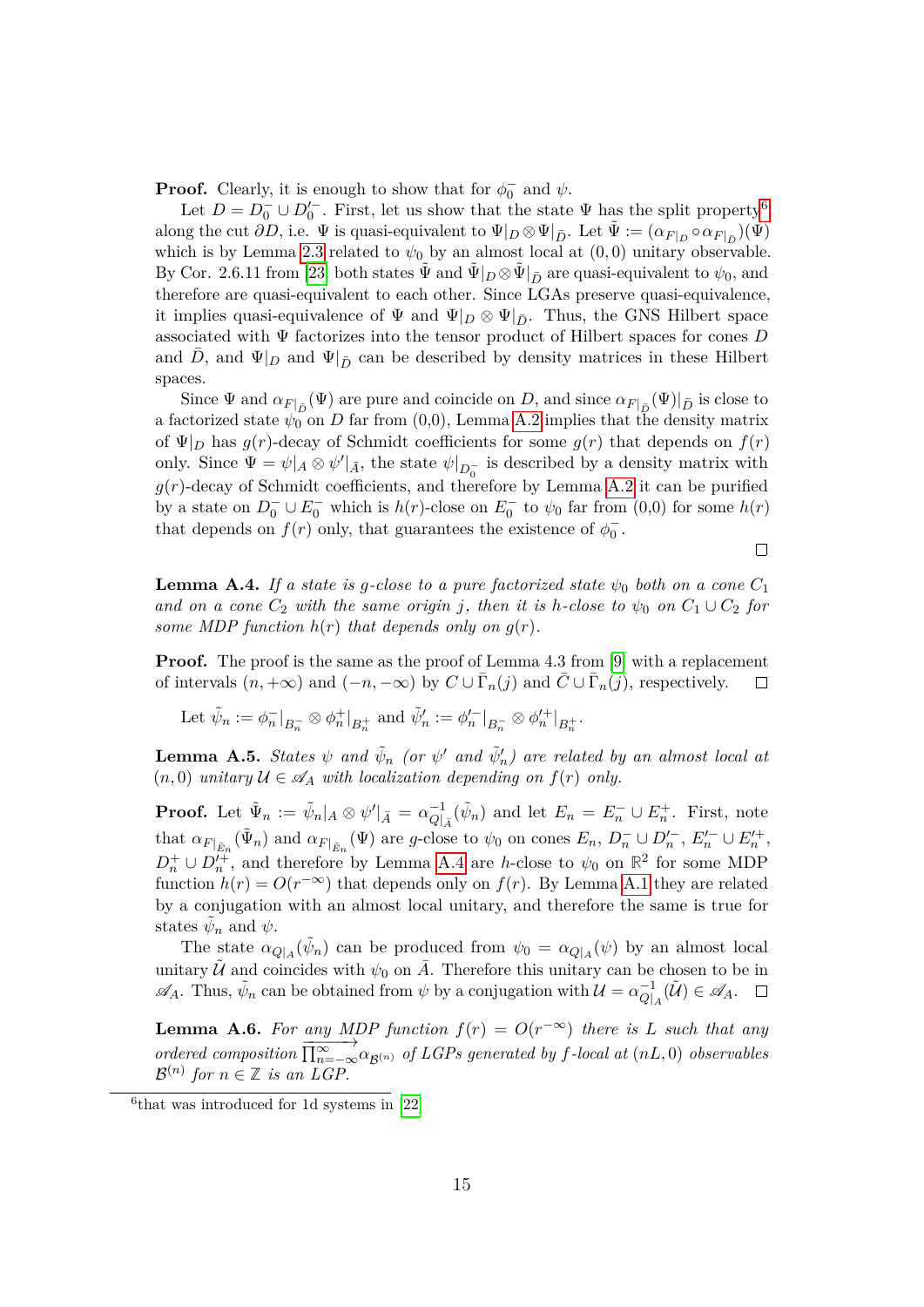**Proof.** First, note that it is enough to show this for  $\overrightarrow{\prod_{n=0}^{\infty}} \alpha_{\mathcal{B}^{(n)}}$ . Second, to prove the latter it is enough to show that with an appropriate choice of *L* for any *f*-local at 0 observable  $A$  the observable ()  $\frac{\sum_{i=1}^{M} \alpha_{\mathcal{B}^{(n)}}}{\prod_{n=1}^{N} \alpha_{\mathcal{B}^{(n)}}}$  (A) is almost local at 0 with localization depending on *f* only (in particular, independent of *N*), and that as  $N \to \infty$  it converges in the norm to some element of  $\mathscr A.$ 

Let  $B_n(r) := I_{n-r,n+r} \cup I'_{n-r,n+r}$ . Let  $\mathcal{U}^{(n)} := e^{i \mathcal{B}^{(n)}}$  be a unitary that corresponds to  $\alpha_{\mathcal{B}^{(n)}}$ . It can be represented as a product  $(\mathcal{V}_0^{(n)} \mathcal{V}_1^{(n)} \mathcal{V}_2^{(n)}$  $2^{(n)}$ ...) of strictly local unitaries  $\mathcal{V}_k^{(n)}$  $B_n^{(n)}$  on  $B_n((k+\frac{1}{2}))$  $\frac{1}{2}$ )*L*), so that  $\|\mathcal{V}_k^{(n)} - 1\| \le h((k + \frac{1}{2}))$  $\frac{1}{2}$  $(L)$  for some MDP function  $h(r) = O(r^{-\infty})$  that depends on  $f(r)$  only. This is achieved by letting  $(\mathcal{V}_0^{(n)}\mathcal{V}_1^{(n)}$  $\mathcal{V}_1^{(n)}...\mathcal{V}_k^{(n)}$  $e^{i\mathcal{B}^{(n)}}|_{B_n((k+\frac{1}{2})^L)}$ .

Since conjugation of a strictly local observable  $A$  with a unitary  $U$  strictly local in the localization set of A does not change the property  $\|\mathcal{A} - 1\| < \varepsilon$  and preserves the localization set, we can rearrange unitaries  $\mathcal{V}_k^{(n)}$  $\binom{n}{k}$  in the product

<span id="page-15-1"></span>
$$
(\mathcal{V}_0^{(1)}\mathcal{V}_1^{(1)}\mathcal{V}_2^{(1)}...)(\mathcal{V}_0^{(2)}\mathcal{V}_1^{(2)}\mathcal{V}_2^{(2)}...)...(\mathcal{V}_0^{(N)}\mathcal{V}_1^{(N)}\mathcal{V}_2^{(N)}...)
$$
(A.1)

in the following order:

<span id="page-15-0"></span>
$$
(\tilde{\mathcal{V}}_0^{(1)})(\tilde{\mathcal{V}}_0^{(2)}\tilde{\mathcal{V}}_1^{(1)})(\tilde{\mathcal{V}}_0^{(3)}\tilde{\mathcal{V}}_1^{(2)}\tilde{\mathcal{V}}_2^{(1)})...\tilde{(\tilde{\mathcal{V}}_0^{(n)}}\tilde{\mathcal{V}}_1^{(n-1)}...\tilde{\mathcal{V}}_{n-1}^{(1)})...,
$$
 (A.2)

where  $\tilde{\mathcal{V}}_k^{(n)}$  $\mathcal{V}_k^{(n)}$  is obtained from  $\mathcal{V}_k^{(n)}$  $\mathcal{V}_k^{(n)}$  by conjugation with  $\mathcal{V}_l^{(m)}$  with  $m, l$  satisfying  $n+1 \leq m \leq n+k$  and  $0 \leq l \leq n+k-m$ . Importantly,  $\tilde{\mathcal{V}}_k^{(n)}$  $k^{(n)}$  is strictly local on the same interval as  $\mathcal{V}_k^{(n)}$  $h_k^{(n)}$  and still satisfies  $\|\tilde{\mathcal{V}}_k^{(n)} - 1\| \le h((k + \frac{1}{2}))$  $(\frac{1}{2})L$ ). Therefore after this rearrangement the infinite product eq. [\(A.2\)](#page-15-0) still converges to the same unitary observable as eq. [\(A.1\)](#page-15-1).

Let  $\tilde{\mathcal{U}}^{(n)} = \tilde{\mathcal{V}}_0^{(n)}$  $\tilde{\mathcal{V}}^{(n)}_{0}...\tilde{\mathcal{V}}^{(1)}_{n-1}$ *n*<sup>−1</sup>. We can represent  $\mathcal{A} = \sum_{p=0}^{\infty} A_p$  with  $\sum_{p=0}^{n} A_p =$  $\mathcal{A}|_{B_0(n+1/2)}$ . Let  $\mathcal{A}_p^{(0)} := \mathcal{A}_p$ ,  $\mathcal{A}_p^{(n)} := \sum_{k=0}^{n-1} \tilde{\mathcal{U}}^{(n)*}[\mathcal{A}_p^{(k)}, \tilde{\mathcal{U}}^{(n)}]$ . Note that  $\mathcal{A}_p^{(n)} \in$  $\mathscr{A}|_{B_0(p+\frac{1}{2})}$  for  $n \leq p$ , and  $\mathcal{A}_p^{(n)} \in \mathscr{A}|_{B_0(n+\frac{1}{2})}$  for  $n > p$ . Therefore we have

$$
\|\mathcal{A}_{0}^{(n)}\| = \sum_{k=0}^{n-1} \|[\mathcal{A}_{0}^{(k)}, \tilde{\mathcal{U}}^{(n)}]\| \le \sum_{k=0}^{n-1} \sum_{l > \frac{n-k-1}{2}}^{n-1} \|[\mathcal{A}_{0}^{(k)}, \tilde{\mathcal{V}}_{l}^{(n-l)}]\| \le
$$
  

$$
\le \sum_{k=0}^{n-1} \sum_{l > \frac{n-k-1}{2}}^{\infty} 2 \|\mathcal{A}_{0}^{(k)}\| h((l+\frac{1}{2})L) \le 2 \sum_{k=0}^{n-1} \|\mathcal{A}_{0}^{(k)}\| g_{n-k} \quad (A.3)
$$

where  $g_n := g(nL/2)$  for  $g(n) := \sum_{l \geq n}^{\infty} h(l)$ .

Any MDP function  $g(r) = O(r^{-\infty})$  can be upper-bounded by a reproducing MDP function  $\tilde{g} = O(r^{-\infty})$  [\[20\]](#page-18-12) for lattice  $\Lambda \subset \mathbb{R}^d$ , i.e. an  $O(r^{-\infty})$  MDP function satisfying

<span id="page-15-2"></span>
$$
\sup_{j,k\in\Lambda}\sum_{l\in\Lambda}\frac{\tilde{g}(|j-l|)\tilde{g}(|l-k|)}{\tilde{g}(|j-k|)}<\infty.\tag{A.4}
$$

We can further upper-bound  $\tilde{g}(r)$  by a reproducing  $O(r^{-\infty})$  MDP function  $g'(r)$  $A\tilde{g}(r)^{\alpha}/r^{\nu} = O(r^{-\infty})$  for some constants *A*,  $0 < \alpha < 1$  and  $\nu > d$ . Since  $1/r^{\nu}$  is also reproducing, we have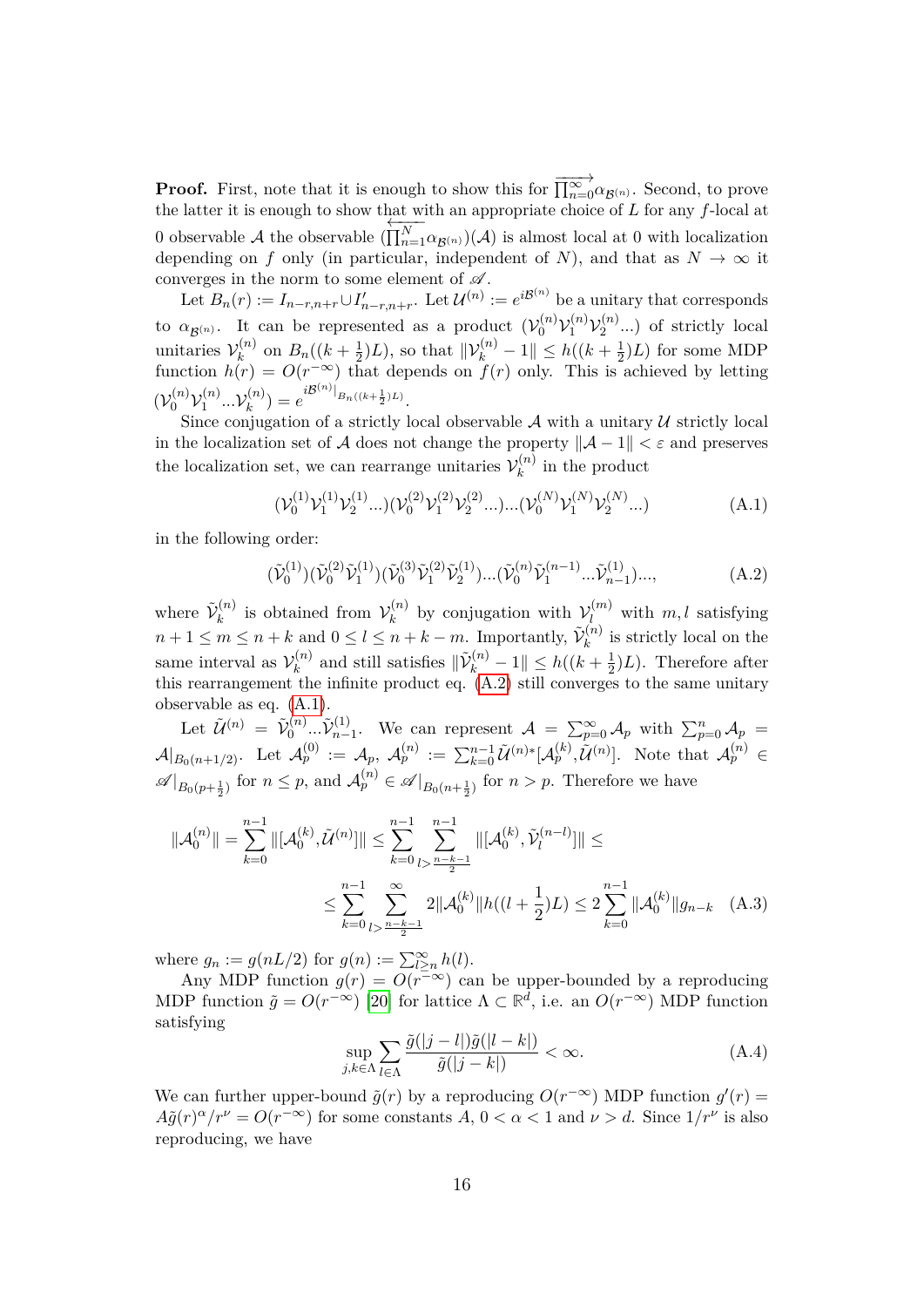$$
A^{2} \sum_{k=1}^{n-1} \frac{\tilde{g}(kL/2)^{\alpha} \tilde{g}((n-k)L/2)^{\alpha}}{(kL/2)^{\nu}((n-k)L/2)^{\nu}} < \frac{C}{L^{\nu}} A \frac{\tilde{g}(nL/2)^{\alpha}}{(nL/2)^{\nu}},\tag{A.5}
$$

and therefore for  $g'_n := g'(nL/2) \ge g_n$  we have  $\sum_{k=1}^{n-1} g'_k g'_{n-k} < (C/L^{\nu})g'_n$  for some constant *C*. By changing *L* one can make  $(C/L^{\nu}) < 1/2$ . Therefore one can choose L so that for  $a_n = 2ng'_n$  we have

$$
2(g_n \cdot 1 + g_{n-1}a_1 + g_{n-2}a_2 + \dots + g_1a_{n-1}) \le
$$
  
 
$$
\leq 2(g'_n \cdot 1 + 2g'_{n-1}g'_1 + 4g'_{n-2}g'_2 + \dots + 2(n-1)g'_1g'_{n-1}) \leq 2ng'_n = a_n. \quad (A.6)
$$

Together with eq. [\(A.3\)](#page-15-2) this implies that  $\|\mathcal{A}_0^{(n)}\|/\|\mathcal{A}_0\|$  can be upper-bounded by 0  $a_n = O(n^{-\infty})$ , and the sequence  $\sum_{k=0}^n A_0^{(k)}$  $\binom{N}{0}$  converges in the norm to some element, which is almost local at 0. By construction the localization depends on *f* only.

In the same way one can estimate the norms of  $\mathcal{A}_p^{(n+p)}$  for  $n, p > 0$  and bound  $\|\mathcal{A}_p^{(n+p)}\|/\|\mathcal{A}_p\|$  by a sequence  $a_n = O(n^{-\infty})$ . Together with  $\|\mathcal{A}_p\| = \|\sum_{q=0}^p \mathcal{A}_p^{(q)}\|$ that ensures convergence of  $\sum_{p=0}^{\infty} \sum_{n=0}^{\infty} \mathcal{A}_{p}^{(n)}$  to some almost local at  $(0,0)$  observable with localization depending on *f* only.

<span id="page-16-0"></span>**Lemma A.7.** *The states*  $\phi_n^{\pm}$  *(or*  $\phi_n^{\prime \pm}$ *)* are *SRE* defect states and are produced by an  $LGP \alpha_G$  with  $G_j \in \mathscr{A}|_{C_n^{\pm}}$  (or  $G_j \in \mathscr{A}|_{C_n^{\prime \pm}}$ ).

 $\Box$ 

**Proof.** Let us define the truncations  $\chi_{n,m}^{\pm}$  of  $\phi_n^+$  in the same way as the truncations  $\phi_m^{\pm}$  are defined for *ψ*. Note that for  $n < m$  the state  $\chi_{n,m}^+$  coincides with  $\phi_m^+$ .

Lemma [A.5](#page-14-2) with a replacement of  $\psi$  and  $\psi'$  by  $\phi_n^+$  and  $\phi_n'^+$ , respectively, implies, that for any  $L > 0$  the states  $\phi_n^+$  and  $\chi_{n,n+L}^-|_{B_{n+L}^-} \otimes \chi_{n,n+L}^+|_{B_{n+L}^+}$  are related by an almost local at  $(n+L, 0)$  unitary  $\mathcal{U}^{(1)} \in \mathscr{A}_A$ , with localization function depending only on *f*. Therefore by a consecutive application of conjugations with such unitaries  $\mathcal{U}^{(k)}$  at points  $(n + kL, 0)$  one can produce a state, which is a tensor product of  $\psi_0|_{\bar{A}}$ and states on  $I_{n+kL,n+(k+1)L}$ , each of which by Lemma [A.4](#page-14-0) is *h*-close to  $\psi_0$  far from  $n + (k + \frac{1}{2})$  $\frac{1}{2}$ )*L* for some MDP function *h*(*r*) = *O*(*r*<sup>−∞</sup>) that depends only on *f* and *L*. Since localization function of all unitaries  $\mathcal{U}^{(n)}$  is the same and depends only on f, by Lemma [A.6](#page-14-3) one can find *L*, such that an ordered product of conjugations with such unitaries is an LGA. The resulting state is LGA equivalent to  $\psi_0$  by Lemma [A.1.](#page-13-1)

Similarly, one can show that  $\phi_n^-$  and  $\phi_n'^{\pm}$  are SRE defect states.  $\Box$ 

Lemma [A.7](#page-16-0) implies that  $\tilde{\psi}_n$  is an SRE defect state. Since by Lemma [A.5](#page-14-2) it is related to  $\psi$  by an almost local unitary at  $(n, 0)$ , we conclude that  $\psi$  is an SRE defect state.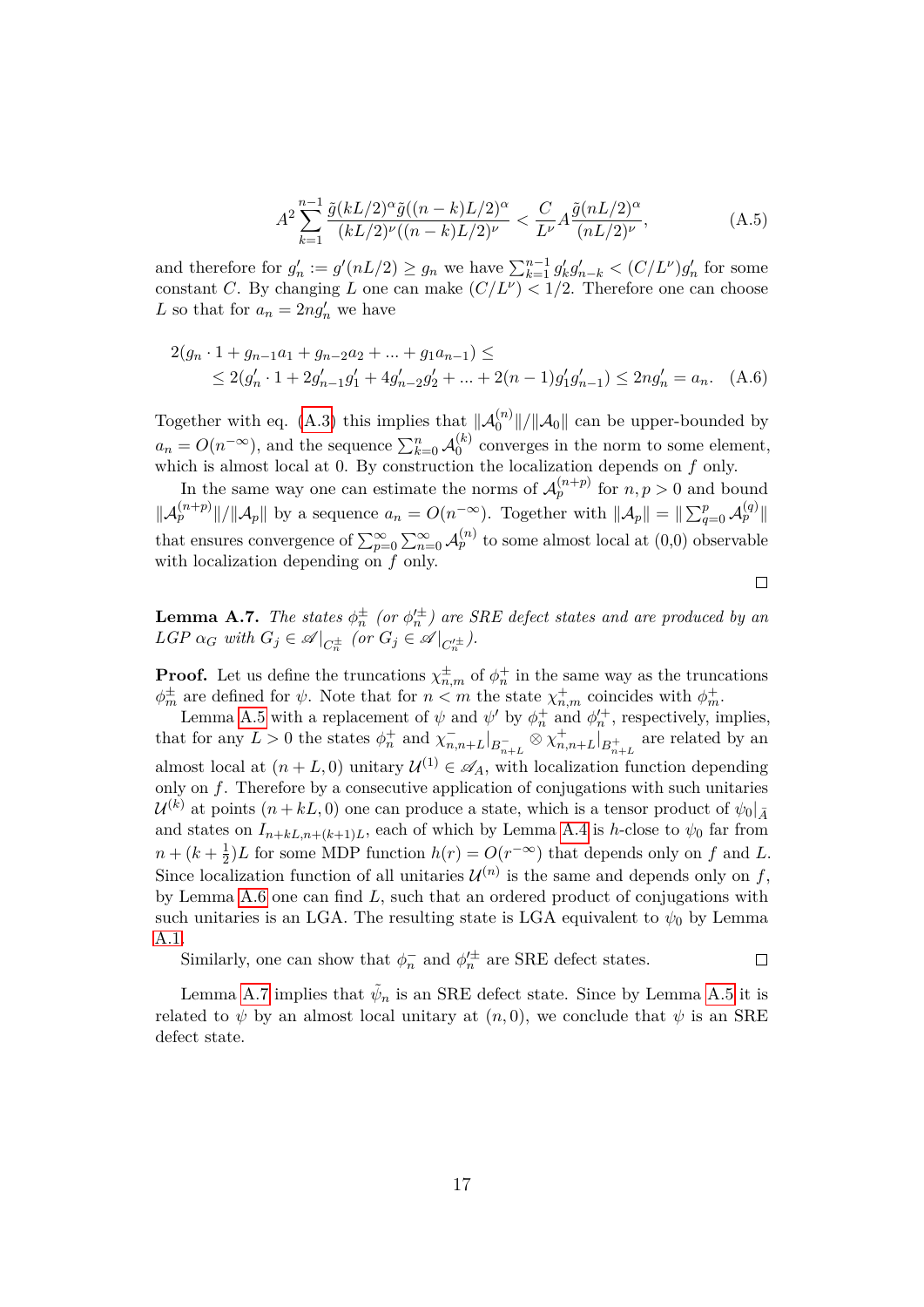<span id="page-17-7"></span>

Figure 4: A truncation  $\phi_n^-$  of the state  $\psi$  to  $C_n^-$ , that coincides with  $\psi$  inside the cone  $D_n^-$  and is almost factorized state inside the cone  $E_n^-$ . The cones  $D_n^$ and  $E_n^-$  split the cone  $C_n^-$  into two.

## **References**

- <span id="page-17-0"></span>[1] Bei Zeng, Xie Chen, Duan-Lu Zhou, and Xiao-Gang Wen. *Quantum information meets quantum matter: From quantum entanglement to topological phases of many-body systems.* Quantum Science and Technology. Springer, New York, 2019.
- <span id="page-17-2"></span>[2] Alexei Kitaev. "On the classificaton of Short-Range Entangled states". Talk at Simons Center for Geometry and Physics, June 2013. url: <http://scgp.stonybrook.edu/archives/7874>.
- <span id="page-17-1"></span>[3] Matthew B Hastings and Xiao-Gang Wen. "Quasiadiabatic continuation of quantum states: The stability of topological ground-state degeneracy and emergent gauge invariance". In: *Physical review b* 72.4 (2005), p. 045141.
- <span id="page-17-3"></span>[4] Zheng-Cheng Gu and Xiao-Gang Wen. "Tensor-entanglement-filtering renormalization approach and symmetry-protected topological order". In: *Physical Review B* 80.15 (2009), p. 155131.
- <span id="page-17-4"></span>[5] Xie Chen, Zheng-Cheng Gu, and Xiao-Gang Wen. "Classification of gapped symmetric phases in one-dimensional spin systems". In: *Physical review b* 83.3 (2011), p. 035107.
- <span id="page-17-5"></span>[6] Yoshiko Ogata. *A classification of pure states on quantum spin chains satisfying the split property with on-site finite group symmetries*. 2019. arXiv: [1908.08621 \[math.OA\]](https://arxiv.org/abs/1908.08621).
- <span id="page-17-6"></span>[7] Yoshiko Ogata. "A  $\mathbb{Z}_2$ -Index of Symmetry Protected Topological Phases with Time Reversal Symmetry for Quantum Spin Chains". In: *Communications in Mathematical Physics* 374.2 (2020), pp. 705–734.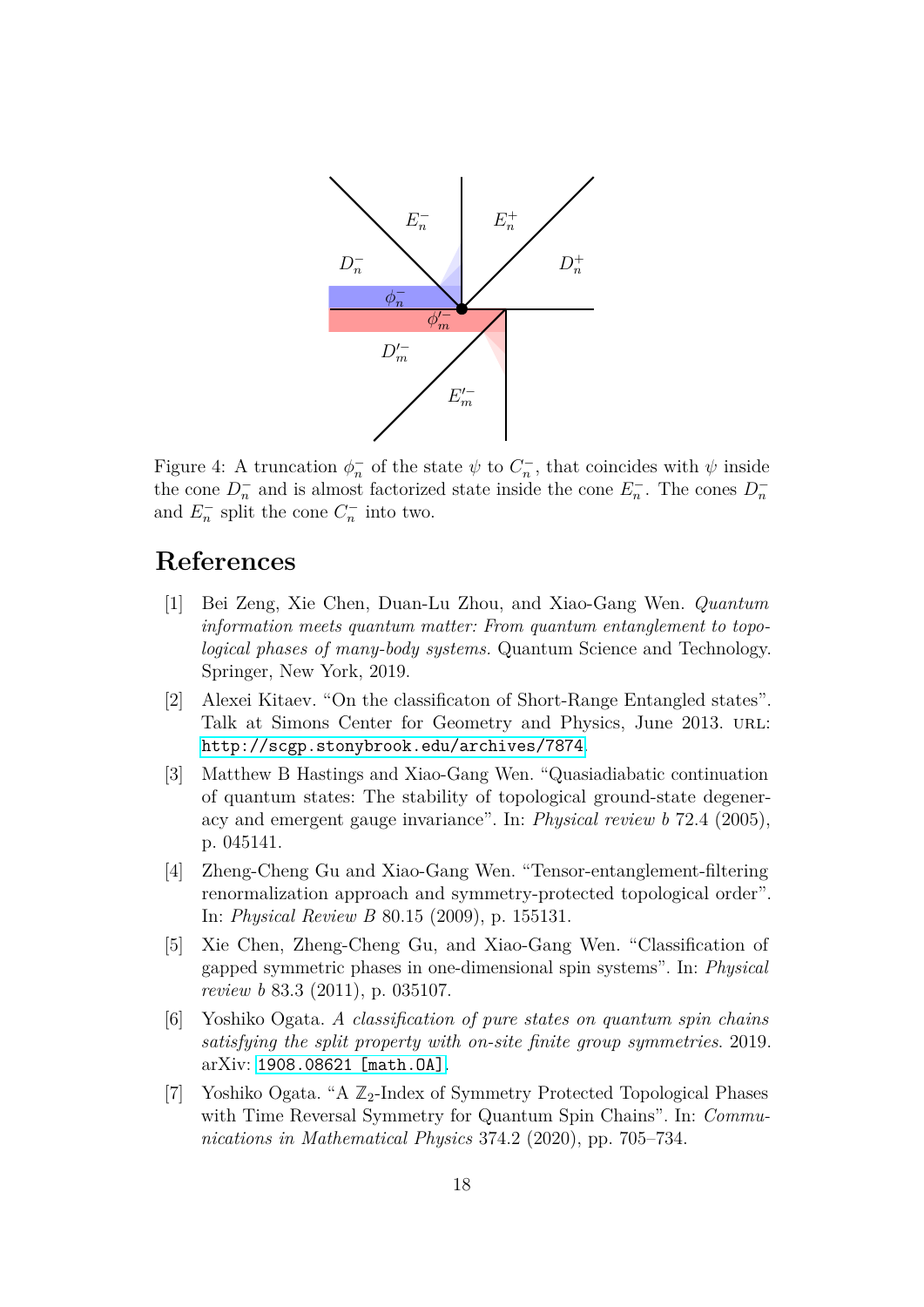- <span id="page-18-0"></span>[8] Chris Bourne and Yoshiko Ogata. *The classification of symmetry protected topological phases of one-dimensional fermion systems*. 2020. arXiv: [2006.](https://arxiv.org/abs/2006.15232) [15232 \[math-ph\]](https://arxiv.org/abs/2006.15232).
- <span id="page-18-1"></span>[9] Anton Kapustin, Nikita Sopenko, and Bowen Yang. "A classification of phases of bosonic quantum lattice systems in one dimension". In: *arXiv preprint arXiv:2012.15491* (2020).
- <span id="page-18-2"></span>[10] Xie Chen, Zheng-Cheng Gu, Zheng-Xin Liu, and Xiao-Gang Wen. "Symmetry protected topological orders and the group cohomology of their symmetry group". In: *Physical Review B* 87.15 (2013), p. 155114.
- <span id="page-18-3"></span>[11] Anton Kapustin. "Symmetry protected topological phases, anomalies, and cobordisms: beyond group cohomology". In: *arXiv preprint arXiv:1403.1467* (2014).
- <span id="page-18-4"></span>[12] Daniel S Freed and Michael J Hopkins. "Reflection positivity and invertible topological phases". In: *arXiv preprint arXiv:1604.06527* (2016).
- <span id="page-18-8"></span>[13] Alexei Kitaev. "Anyons in an exactly solved model and beyond". In: *Annals of Physics* 321.1 (2006), pp. 2–111.
- <span id="page-18-9"></span>[14] Anton Kapustin and Lev Spodyneiko. "Thermal Hall conductance and a relative topological invariant of gapped two-dimensional systems". In: *arXiv preprint arXiv:1905.06488* (2019).
- <span id="page-18-5"></span>[15] Anton Kapustin and Nikita Sopenko. "Hall conductance and the statistics of flux insertions in gapped interacting lattice systems". In: *Journal of Mathematical Physics* 61.10 (2020), p. 101901.
- <span id="page-18-6"></span>[16] Dominic V Else and Chetan Nayak. "Classifying symmetry-protected topological phases through the anomalous action of the symmetry on the edge". In: *Physical Review B* 90.23 (2014), p. 235137.
- <span id="page-18-7"></span>[17] Yoshiko Ogata. "A  $H^3(G, \mathbb{T})$ -valued index of symmetry protected topological phases with on-site finite group symmetry for two-dimensional quantum spin systems". In: *arXiv preprint arXiv:2101.00426* (2021).
- <span id="page-18-10"></span>[18] Ola Bratteli and Derek W. Robinson. *Operator algebras and quantum statistical mechanics. 2. Equilibrium states. Models in quantum statistical mechanics*. 2nd ed. Texts and Monographs in Physics. Springer-Verlag, Berlin, 1997.
- <span id="page-18-11"></span>[19] Tobias J Osborne. "Simulating adiabatic evolution of gapped spin systems". In: *Physical review a* 75.3 (2007), p. 032321.
- <span id="page-18-12"></span>[20] Matthew B Hastings. "Quasi-adiabatic continuation for disordered systems: Applications to correlations, Lieb-Schultz-Mattis, and Hall conductance". In: *arXiv:1001.5280* (2010).